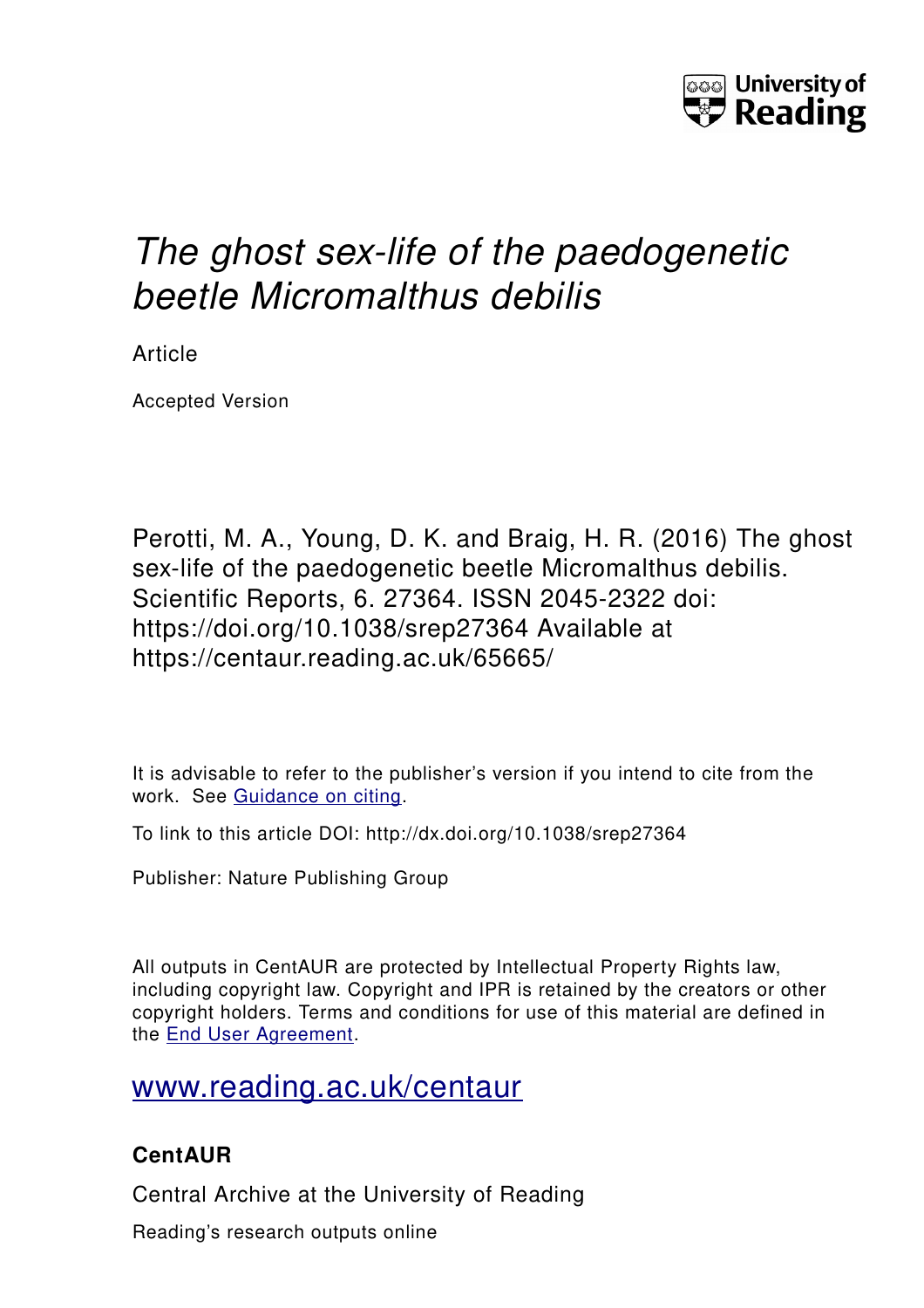| 1                                      | The ghost sex-life of the paedogenetic beetle Micromalthus debilis                                 |
|----------------------------------------|----------------------------------------------------------------------------------------------------|
| 2<br>3<br>4                            | M. Alejandra Perotti <sup>1</sup> *, Daniel K. Young <sup>2</sup> , & Henk R. Braig <sup>3</sup>   |
| 5<br>6<br>7                            | 1. School of Biological Sciences, University of Reading, Reading, RG6 6AS, U.K                     |
| 8<br>9<br>10                           | 2. Department of Entomology, 1630 Linden Drive, University of Wisconsin,<br>Madison, WI 53706, USA |
| 11<br>12<br>13                         | 3. School of Biological Sciences, Bangor University, Bangor, LL52 2WU, U.K.                        |
| 14<br>15<br>16<br>17<br>18<br>19<br>20 | *Corresponding author<br>M. Alejandra Perotti, m.a.perotti@reading.ac.uk                           |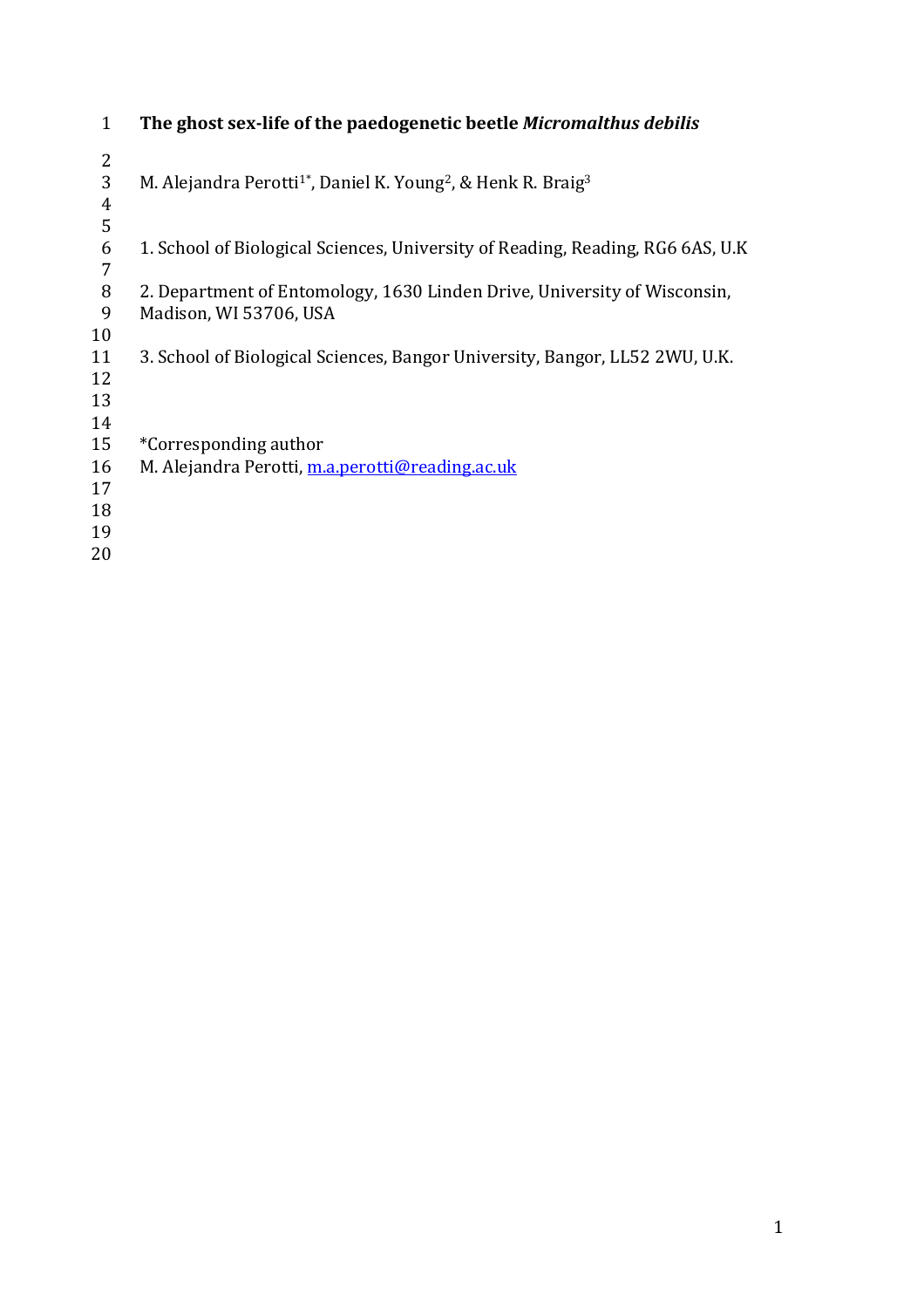| 21 | Genetic and sexual systems can be evolutionarily dynamic within and among           |
|----|-------------------------------------------------------------------------------------|
| 22 | clades. However, identifying the processes responsible for switches between, for    |
| 23 | instance, sexual and asexual reproduction, or cyclic and non-cyclic life histories  |
| 24 | remains challenging. When animals evolve parthenogenetic reproduction,              |
| 25 | information about the sexual mating system becomes lost. Here we report an          |
| 26 | extraordinary case where we have been able to resurrect sexual adults in a          |
| 27 | species of beetle that reproduces by parthenogenetic paedogenesis, without the      |
| 28 | production of adults. Via heat treatment, we were able to artificially induce adult |
| 29 | beetles of Micromalthus debilis in order to describe its pre-paedogenetic mating    |
| 30 | system. Adults showed a highly female biased sex ratio, out-breeding behaviour,     |
| 31 | and sex-role reversal. Paedogenetic larvae of Micromalthus are infected with the    |
| 32 | endosymbiotic bacteria Rickettsia and Wolbachia. Clear signs of vestigialization    |
| 33 | in adults are concurrent with the loss of adults. Our data suggest an ancient       |
| 34 | female sex ratio bias that predated the loss of adults, perhaps associated with     |
| 35 | endosymbionts. We propose a model for the transition from a haplodiploid            |
| 36 | cyclical parthenogenetic life history to parthenogenetic paedogenesis.              |
| 37 | Paedogenetic development induces a new mechanism of sex ratio bias in midges,       |
| 38 | wasps and beetles.                                                                  |
| 39 |                                                                                     |
| 40 |                                                                                     |
| 41 |                                                                                     |
| 42 | <b>Keywords</b>                                                                     |
| 43 | Vestigialization, cyclical parthenogenesis, Micromalthus, Wolbachia, Rickettsia,    |
| 44 | haplodiploidy, asexual                                                              |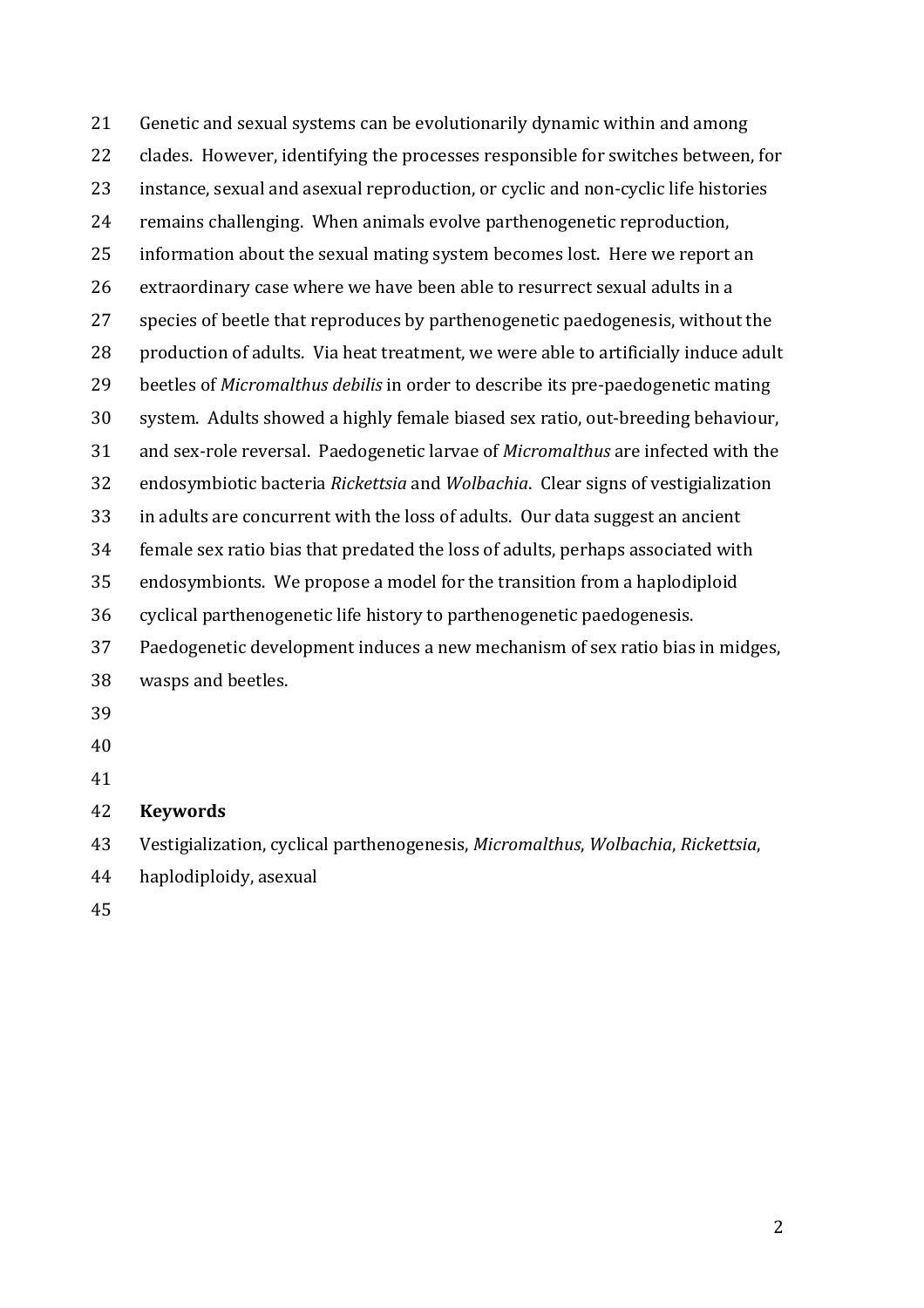#### 46 **Introduction**

47 Insects display an extraordinary richness of genetic and sexual systems . At least 48 eight genetic forms of thelytokous parthenogenesis have been described, 49 haplodiploidy is dominant in solitary and social Hymenoptera, hermaphroditism 50 in scale insects, androgenesis is widespread in stick insects, and no less than four 51 variations of hybridogenesis have been reported in ants<sup>1,2</sup>. As such, we now have 52 a growing appreciation that genetic and sexual systems are far more dynamic 53 than once thought. Attempts to provide a theoretical framework for explaining 54 the evolution of genetic and sexual systems have revolved around the ideas of 55 genomic conflicts, including those arising from selfish genetic elements, 56 particularly between hosts and their endosymbionts  $3-6$ . 57

58 However, testing such hypotheses remains a major challenge. First, many of the 59 species of interest share suites of characters that are often highly correlated 60 (such as inbreeding, skewed sex ratios, or the presence of endosymbionts), 61 making it difficult to identify cause and effect or eliminate third-variable 62 problems such as the combination of two or more selfish genetic elements in one 63 host <sup>7</sup>. Second, many of these traits make the organisms cryptic or hard to study  $64$  by conventional means; they are typically not conventional "lab-rat" insects. 65 Third, some species are monotypic, they are the only species in a genus or even 66 family, making formal comparative analyses difficult or hard to interpret. Finally,  $67$  all three of these challenges together make reconstructing the order in which 68 traits evolved - crucial to disentangling cause and effect - extremely difficult. 69

70 Understanding the shifts to parthenogenesis can be particularly problematic, as 71 asexuality by definition removes many of the traits associated with the mating 72 system – including males – all at once. This can make reconstructing ancestral 73 states problematic, compounding the difficulties of assigning cause and effect. 74

75 Here we report a remarkable experiment in which we recreated the lost adult 76 stages in the beetle *Micromalthus debilis* LeConte, an insect with a bizarre sexual 77 system.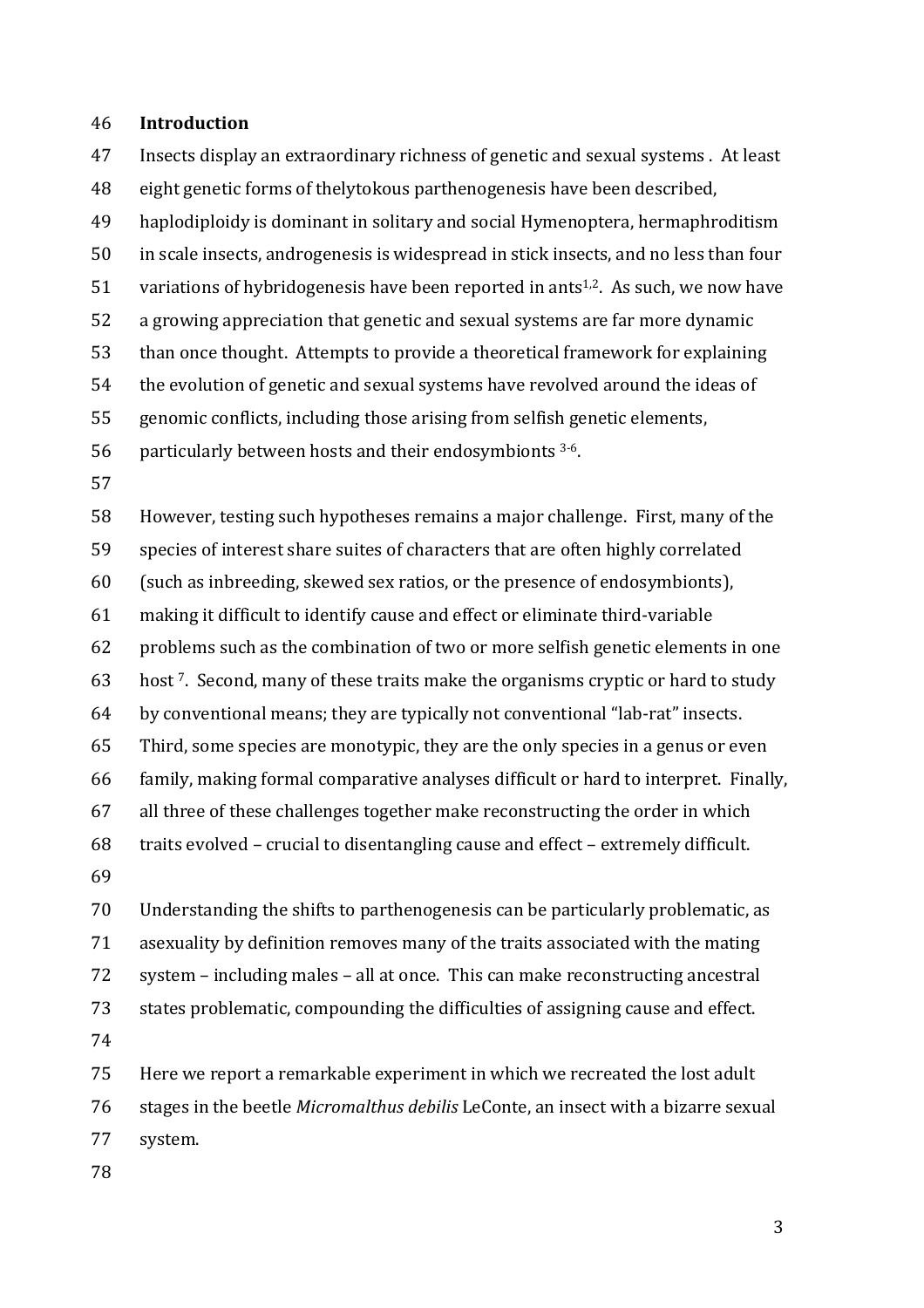79 *Micromalthus* is considered native to North America <sup>8</sup>, and is the only extant 80 species of the ancient family Micromalthidae. The larvae bore in wood and are 81 associated with fungal near-red-rot. It combines haplodiploidy, uni-oviparity for 82 males (one male egg is laid at a time), poly-viviparity for females (several female 83 larvae are delivered at a time), and internal and external matriphagy 84 (consumption of the mother by the offspring). Larvae display sexual 85 dimorphism. *Micromalthus* reproduces exclusively by larval thelytoky or 86 paedogenesis (parthenogenetic reproduction of the female larval stage) (Fig. 1), 87 and males are generally absent  $9-13$ . Despite its extraordinary features, there is a 88 huge gap in research on *Micromalthus*. Only five experiments have been carried 89 out in the past 100 years  $9-13$  with the most recent on surveys of its associated 90  $\mu$  microflora <sup>14</sup>. Constraints associated with working on this species range from its 91 microscopical size and the uncertainty in finding wild colonies, to the 92 dependency on micromanipulation of wood fragments to isolate living 93 specimens.

94

95 Some authors have based their understanding of the *Micromalthus* life cycle on 96 an opinion paper, assuming the adults are fertile  $15$ . The entire experimental 97 literature, however, states that adults are sterile. Pollock and Normark, for 98 example, reported that adults mate based on an incorrect observation of Barber  $99$   $12$ . Indeed, Barber observed two adults mounting, but after careful examination 100 of the specimens by an expert in aedeagi (male intromittent organ) of beetles, 101 both individuals were confirmed to be female. Barber was therefore the first 102 who observed female-female mounting in beetles  $12,16$ .

103

104 This is the first experiment aiming to quantify *Micromalthus* ghost adults and 105 their sex ratios and unravel clues on their past mating practices. To begin 106 piecing together the ancestral mating system of *Micromalthus*, we used heat-107 treatment that led to the production of adults. We were interested in addressing 108 several questions. What are the sex ratios in paedogenetic larvae and in heat-109 treated adults of *Micromalthus*? Sex ratio can be critical in hypothesizing the 110 ancestral mating system. Strongly female-biased adult - operational - sex ratios 111 are indicative of inbreeding and local mate competition  $17$ . Is there any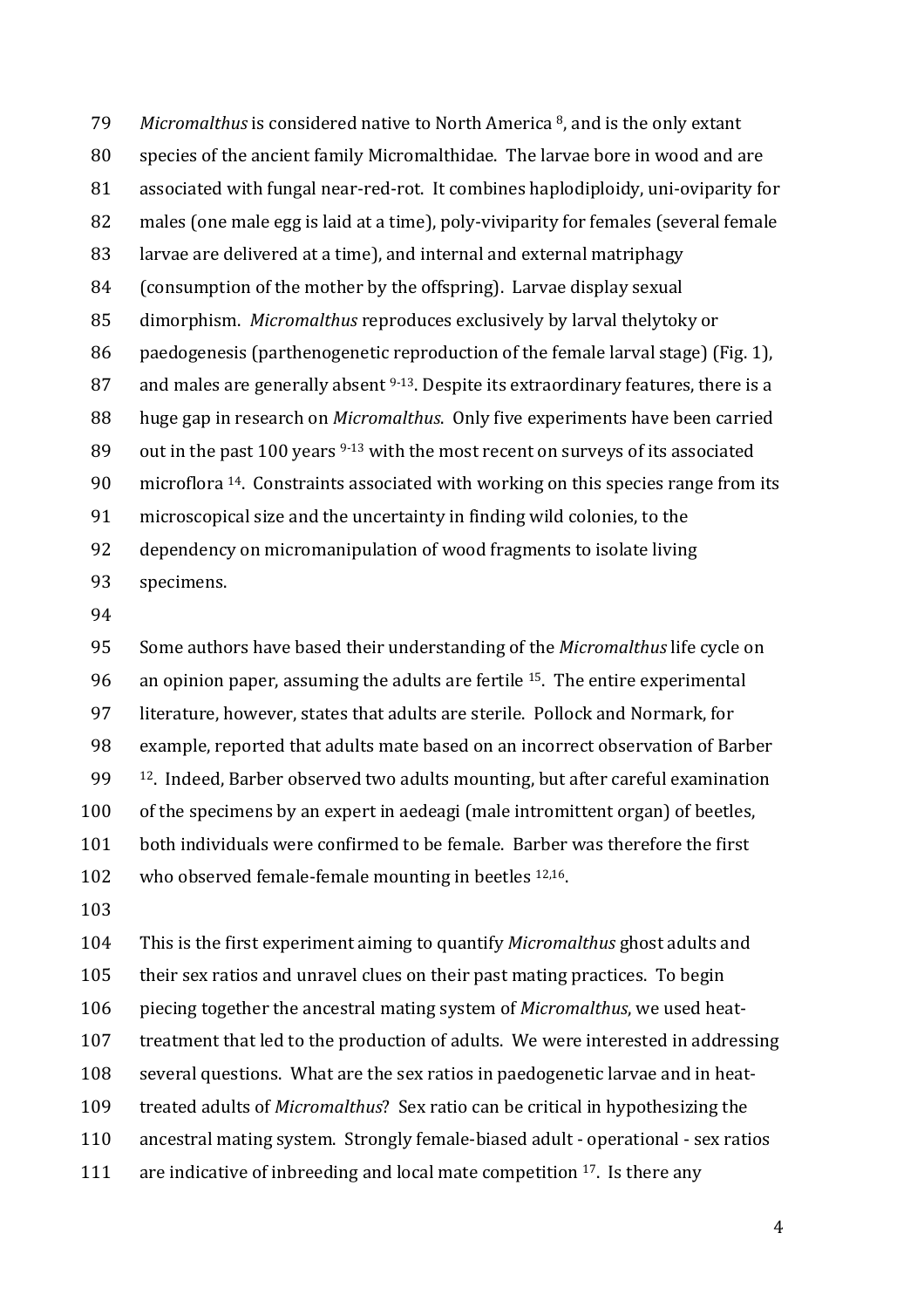112 observable mating behaviour expressed by the "resurrected" adults? Are heat-

- 113 induced adults fit to mate? Mating behaviour can inform us about the level of
- 114 mating competition, sex role observations and the extent of mating with kin.
- 115 Finally, to what degree is *Micromalthus* associated with intracellular sex ratio
- 116 distorters? Endosymbionts have been shown to play a role in shifts between
- 117 genetic and sexual systems and in shaping host behaviour.
- 118
- 119

#### 120 **Results**

121 Sex ratios of paedogenetic larvae

122 One fully examined colony contained 5,140 mature cerambycoid larvae and

123 occupied a volume of  $\sim$  25 cm<sup>3</sup>. The sex ratio of paedogenetic larvae of the 2 cm<sup>3</sup>

124 subsamples was highly female biased. Male producer larvae were rarely found

- 125 and only a single egg was recovered. In all instances, the sex ratios were
- 126 massively biased toward females (Binomial test,  $P < 0.001$ ; Tables 1 and S1).
- 127 Heat treatment did not influence larval sex ratios. For all 36 subsamples of
- 128 paedogenetic populations not exposed to HT (including controls), the mean sex
- 129 ratio was 0.0043 (SD = 0.005) (generalized linear model: Wald  $\chi^2$ <sub>1</sub> = 794.747, P <
- 130 0.001). Sex ratios Before and After HT (Sets 1 and 2) were not significantly
- 131 different, neither by location (Table S1)(Wilcoxon Signed Rank test,  $P = 0.678$ ;
- 132 and for normal distribution, Kolmogorov-Smirnov test,  $Z_{11} = 0.941$ , P = 0.283;
- 133 and  $t_{11}$  = 0,313, P = 0.760). However, there was a significant sex ratio difference
- 134 in Before and After HT between Locations 2 and 3 (generalized linear model:
- 135 *Wald*  $\chi^2$ <sub>1</sub> = 159, P < 0.001).

136 Heat treatment did have a very detrimental impact on the number of larvae,

- 137 killing the great majority of cerambycoids.
- 138

139 *Sex ratios of ghost adults* 

140 Heat and drought treatment resulted in a slight decrease of the extremely female

- 141 bias: 1,000 females, 59 males (Table 2). Nine individually counted populations
- 142 yielded a maximum of 200 and a minimum of nine adults/population (patch).
- 143 The mean sex ratio across 75 adult-emergence days averaged  $0.036$  (SD =  $0.14$ ;
- 144  $N = 75$ ), clearly all highly significantly different to 0.5 (all P<0.001). Analysis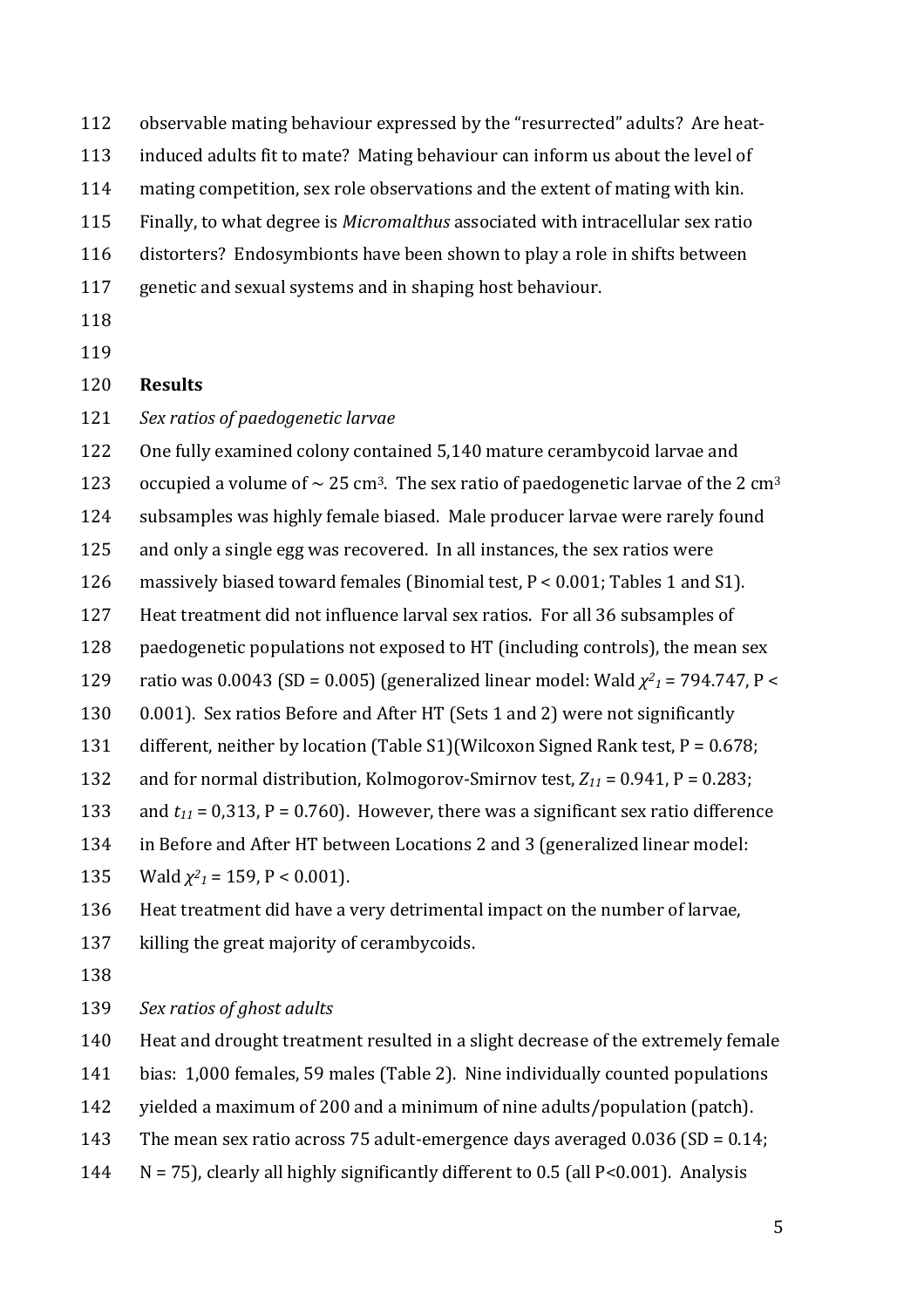- 145 from all four locations also showed a highly female bias, significantly different to 146 0.5 (Table 2), albeit with significant heterogeneity across the four locations  $(\chi^2)_3$  = 147 61.17,  $LR_3 = 64.52$ ;  $P < 0.001$ ). Comparisons of larval and adult sex ratios used 148 the only datasets available for paired comparisons across locations, and no 149 difference was found in sex ratio  $(P = 0.109;$  Table S2).
- 150

151 During the behavioural experiments it was found that females rejected 'related'

152 males - males from the same patch; therefore, the operational sex ratio was

153 corrected to an "outbreeding operational sex ratio" (OOSR). The resulting OOSR

 $154$  was  $0.057$  (SD = 0.014), still highly female biased. Pre-mating dispersal involved

155 males flying a short distance towards another nearby population with 'unrelated'

- 156 (other patch) females (data not shown).
- 157

158 Each day, males and females emerged synchronously. The emergence period 159 never lasted more than 45 minutes, with adult production commencing only 160 when a peak temperature of 55  $\degree$ C was reached. From a single colony, all 161 emerging females walked to the most exposed area. They moved as a group, 162 constantly walking and touching each other with their antennae (Movie S1). 163 Most males displayed their aedeagus as soon as they emerged from the wood. 164 They were unfit, sick or incapacitated; only 17 of 59 adult males matched the 165 fitness of the majority of females and these 17 were selected for the behaviour 166 experiments (Table S3).

167

168 Mating behaviour of ghost adults

169 Adult male and female *Micromalthus* exhibited a range of sexual behaviours. 170 Females preferred to mate with males from logs other than their natal log. Most 171 notably, in the mixed sex groups (Same Patch and Unrelated), the patterns of 172 sexual behaviour suggested sex-role reversal. Females initiated mating with 173 unrelated males, competed for access, and actively mounted males. Females 174 mounted the male, sometimes piling with up to five females at a time. In such 175 cases, females tried to dislodge the others with their mandibles, which are 176 otherwise used to bore tunnels in the wood. Damage to a male's genitalia was 177 observed once. Two females, larger than the male, everted a grasping organ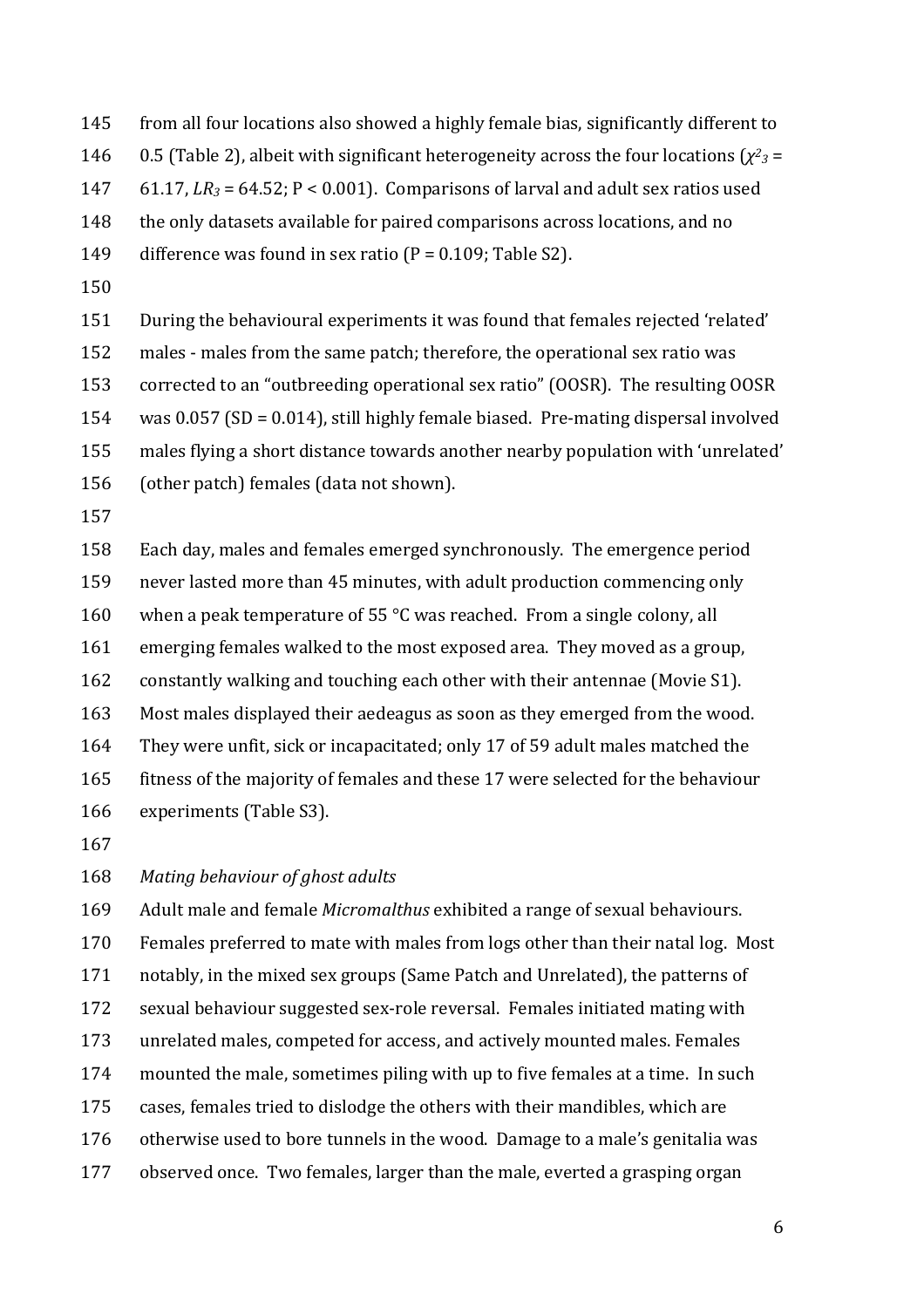178 formed from a pair of sharp valves located at the edge of the muscular *bursa* 

179 *copulatrix* (Fig. S1). The valves could move to grasp the aedeagus. Damage to

180 the male occurred after a failed copulation attempt when the female dismounted

- 181 the male while still holding on to part of his genitalia; consequently, the male lost
- 182 one of its parameres.
- 183

184 Sexual behaviour significantly varied amongst the three experimental settings:

185 females from the same patch, females from unrelated patches, and control

186 females (Fig. 2). When males were present (Experiment 1: Same Patch;

187 Experiment 2: Unrelated), females were far more likely to reject males

188 (behaviour A) coming from the Same Patch (likelihood ratio test:  $LR_1 = 275.91$ , *P* 

 $189 \times 0.001$ ; females were also more likely to mount (behaviour D) an Unrelated

190 male  $(LR_1 = 206.68, P < 0.001)$ . However, female dance (behaviour C) was more

191 likely to occur with males from the Same Patch  $(LR_1 = 47.71, P < 0.001)$ . Across

192 all three experimental settings, the occurrence of female-female mounting

193 (behaviour B) did not vary with the presence or absence of males  $(LR_2 = 1.74, P =$ 

194 0.42) whilst the occurrence of female-female fights (behaviour E) did increase if

195 males were present and those males were from a different patch (*i.e.* the most

196 favoured males;  $LR_2 = 176.96$ ,  $P < 0.001$ ; Fig. 2).

197 Female-male mounting (behaviour D) differed between localities 2 and 3 (GLMM,

198  $Z_1 = 4.46$ ,  $P < 0.001$ ), while female-female fights (behaviour E) showed

199 significantly different performances between three localities (GLMM, L2  $Z_1$  =  $-$ 

200  $3.25, P < 0.001$ ; L3  $Z_1 = 3.94, P < 0.001$ ; L5,  $Z_1 = 3.25, P < 0.001$ .

201

202 Adults were unable to copulate, and none of the 1,000 adult females was able to

203 lay an egg or to produce progeny, either by sexual or parthenogenetic

204 reproduction.

205

206 Life span, anatomy and physiology of ghost adults

207 The average life span of adult females was 148.22 hours; approximately six days

208 (SD = 23.43, N = 23) and much shorter in males 12.92 hours (SD = 10.58, N = 12).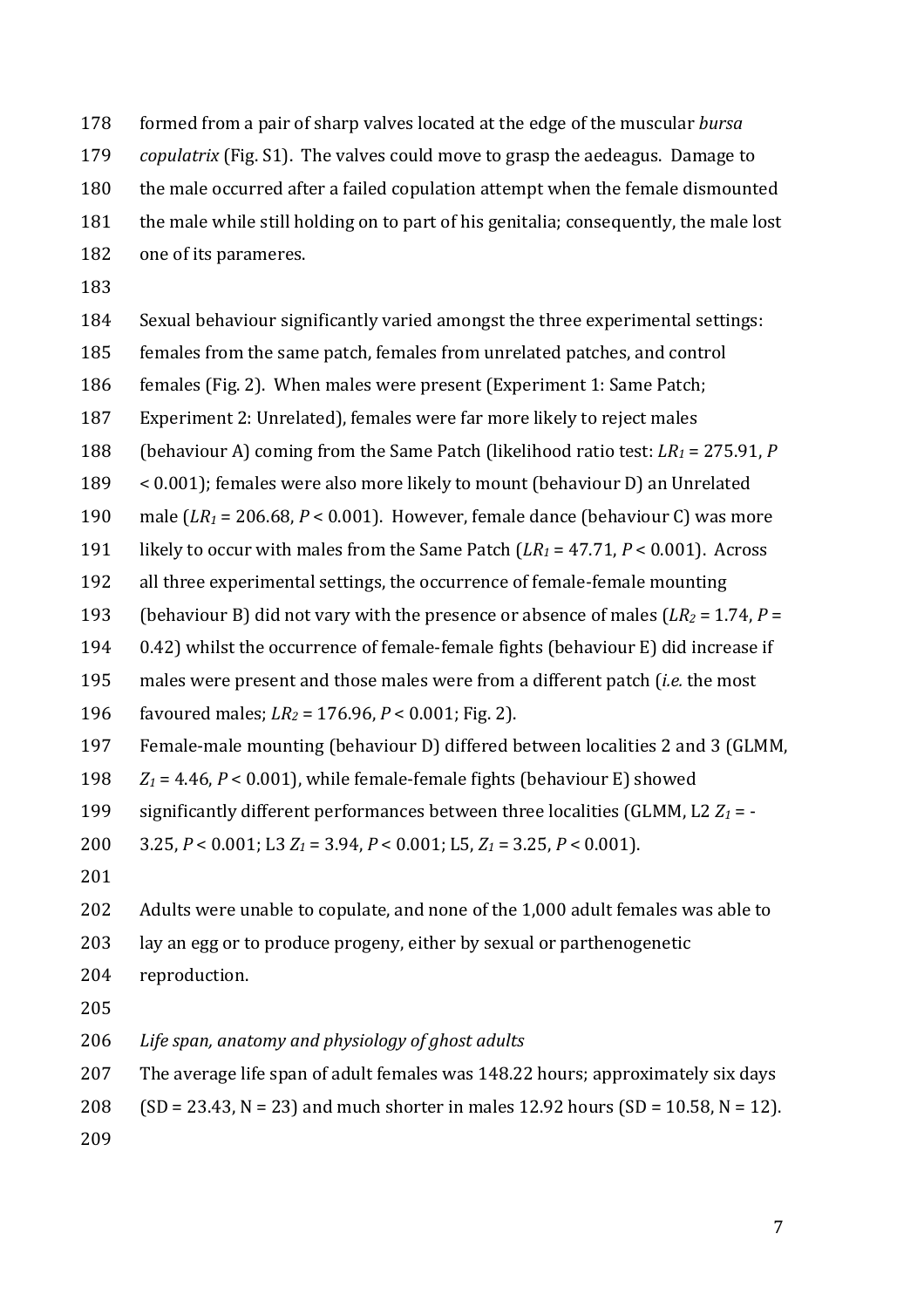210 All adult females ( $N = 1,000$ ) and males ( $N = 59$ ) were investigated for any signs 211 of developmental abnormalities or vestigialization. Externally, deformed 212 antennomeres were observed in five individuals and widespread asymmetry 213 (supernumerary antennomeres) was observed in 20 of 60 females. Internally, 214 the majority of organs of 265 specimens  $(4/4)$  of adults) were reduced to not more 215 than one third of their original size when fully developed or were completely 216 missing, such that the thorax and abdomen looked nearly empty and transparent 217 under a stereomicroscope. Nine of the empty females looked disabled, showing 218 no movement and all died within 24 hours. When dissected, the thorax and 219 abdomen of empty individuals  $(N = 10)$  were virtually devoid of organs. Many 220 carried only a thin layer of what resembled fat body and the paired neural cord, 221 both attached to the integument. 222 223 In all dissected females that exhibited no apparent degeneration, the 224 spermatheca (receptacle where sperm is stored) was either reduced, vestigial, or 225 absent altogether. Oocytes did not reach maturation in any of the females, 226 including those that had mounted males. 227 228 *Endosymbiotic bacteria* 229 Two major endosymbionts were found and they varied in prevalence. Our rDNA 230 16S and *wspA* analyses identified *Wolbachia pipientis* in three of 62 larvae, while 231 rDNA 16S analysis identified *Rickettsia bellii* in all larvae examined. This was 232 confirmed by FISH analysis in cerambycoid larvae of *Micromalthus* (Fig. S2). No 233 endosymbiont was amplified by PCR or observed by FISH in the ovaries of the 234 dissected adult females, all of which were induced by the heat treatment. 235 236 237 **Discussion** 238 We were able to induce the production of adults in the paedogenetic beetle 239 Micromalthus debilis. Heat treatment can lead to the production of adults, which 240 are otherwise rarely seen in natural and laboratory populations. Heat treatment 241 was originally suggested by Barber  $12$ ; later Scott  $11,18$  experimented on colonies

242 and obtained only a few larval males and adult females. We were able to induce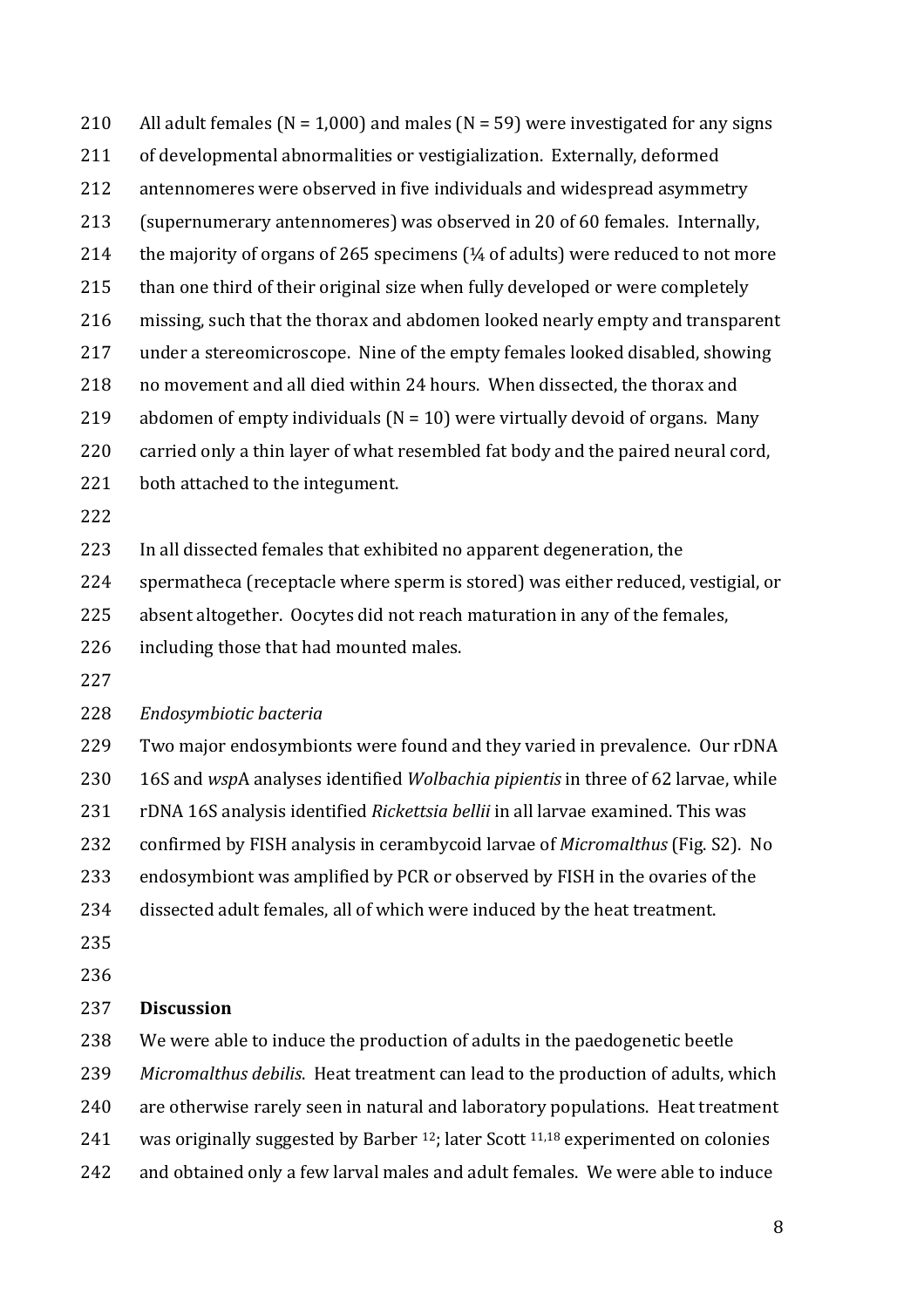243 both female and male adults. Heat treatment is a universally recognized method 244 to override mutations in viruses, prokaryotes and eukaryotes  $19-21$ . Phenotype 245 and sometimes life cycle attributes change between a normal low, permissive 246 temperature and a defined high, non-permissive temperature. The molecular 247 mechanism that regulates the formation of adults in *Micromalthus* might have 248 acquired missense mutation(s) that now prevent the formation of adults under 249 physiological or permissive temperatures. *Micromalthus* is the first 250 paedogenetic insect species that has been systematically exposed to defined high 251 temperature regimes. We think it plausible that the metamorphosis from larvae 252 to adults is controlled by a very limited number of genes that mutated. The 253 precocious activation of the ecdysone receptor and ultraspiracle in paedogenetic 254 gall midge larvae are sufficient to induce the development of ovaries within the 255 larval instars  $22$ . Metamorphosis being regulated by very few genes would 256 facilitate the selection for the paedogenetic phenotype. One could argue that 257 high temperature, for example at the height of summer, might have in the past 258 been a natural trigger for *Micromalthus* to change from the parthenogenetic part 259 of its cycle to the sexual part. Although this cannot be ruled out, increased 260 temperature is known to inhibit metamorphosis of butterfly and beetle larvae 261 rather than to induce or accelerate it  $23,24$ . The temperature now required to 262 induce adult development is so high that it causes severe mortality in the larvae. 263 On average, only one in 315 cerambycoid larvae survived the heat treatment. At 264 least 650 cerambycoid larvae were required to obtain a single adult female, 265 while 10,000 triungulin larvae were estimated to be necessary for a single adult 266 male to develop. The temperature required for adult development is clearly non-267 permissive and adults are no longer a physiological part of the life cycle (Fig 1). 268 Our studies support *Micromalthus* as a paedogenetic species in agreement with 269 earlier experimental work  $9-13$ . These findings are in conflict with Caillol, Pollock 270 and Normack, and Normack who proposed in opinion papers that it is a cyclically 271 parthenogenetic species  $15,25,26$ .

272

273 *How informative are* Micromalthus *sex ratio biases?*

274 In untreated paedogenetic larvae, females vastly predominate and this is the case

275 for all locations. The sex ratio of larvae before and after heat treatment did not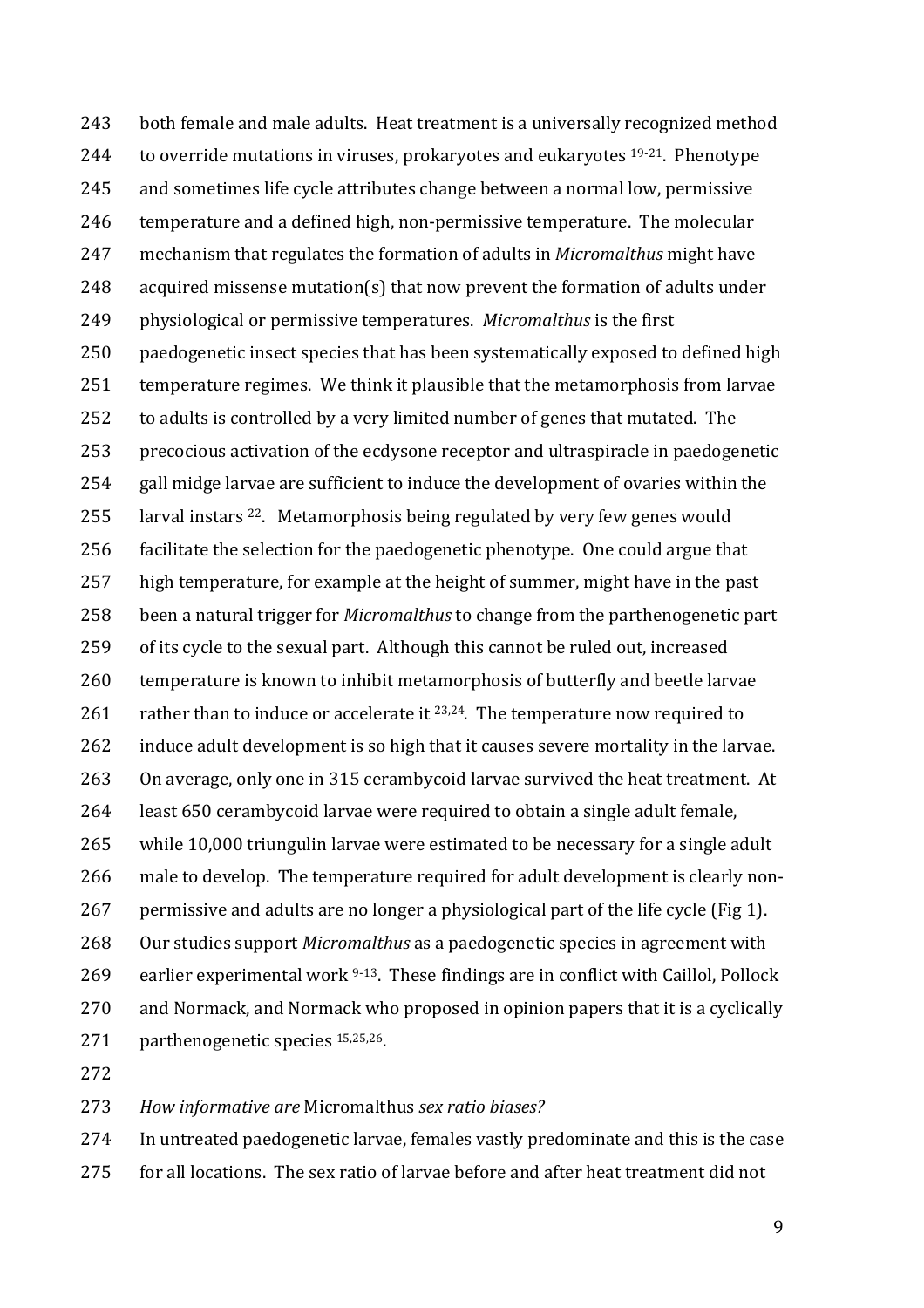276 change significantly. This shows that the heat treatment itself did not induce any 277 selective mortality with respect to sex of the larvae. In rescued ghost adults, sex 278 allocation is again extremely female biased, albeit less so than for larvae. This 279 suggests that the mechanisms governing sex allocation in larvae and adults are 280 different. The occasional male larva is a developmental relic, remnant of the 281 transition from cyclical parthenogenesis to paedogenesis. Under physiological 282 conditions, the rare male larvae do not develop into pupae or adults but die as 283 larvae. The sex ratio of larvae has no functional meaning and is an artefact, 284 whereas the sex ratio of the ghost adults might reflect the sex ratio that was 285 operational before the species became obligately paedogenetic. The observed 286 sex ratio variation in ghost adults across different locations, as opposed to larvae, 287 might be indicative of the genetic isolation of the paedogenetic populations and 288 of the consequential stochastic differences in the degree of vestigialization of the 289 ghost adults.

290

291 There are a number of explanations for biased sex ratios, especially for species 292 that live in rotting wood or other enclosed environments as is the case for

293 Micromalthus where interactions among kin may be important<sup>17</sup>.

294

295 First, local mate competition (LMC) selects for female-biased sex ratios when 296 related males (*i.e.* brothers or half-brothers) compete to fertilise their sisters <sup>27</sup>. 297 By rescuing adults and observing their behaviour, it seems unlikely that LMC has 298 been a source of sex ratio selection in *Micromalthus*. Most importantly, females 299 have been observed to avoid mating with kin, exhibiting rejection behaviours 300 and being less likely to mount males from the same log, which would reduce LMC. 301 Males expose their aedeagus as soon as they emerge from the pupal stage, and 302 despite being surrounded by females from the same patch, to which they are 303 likely related, they are ignored; they then carry out a short flight towards a new 304 patch of unrelated females (thus supporting the hypothesis of females choice). 305 In addition, male premating dispersal limits any effect of LMC to either partial 306 LMC or ameliorating it entirely if all matings are away from the natal log such 307 that kin would rarely be involved in competition.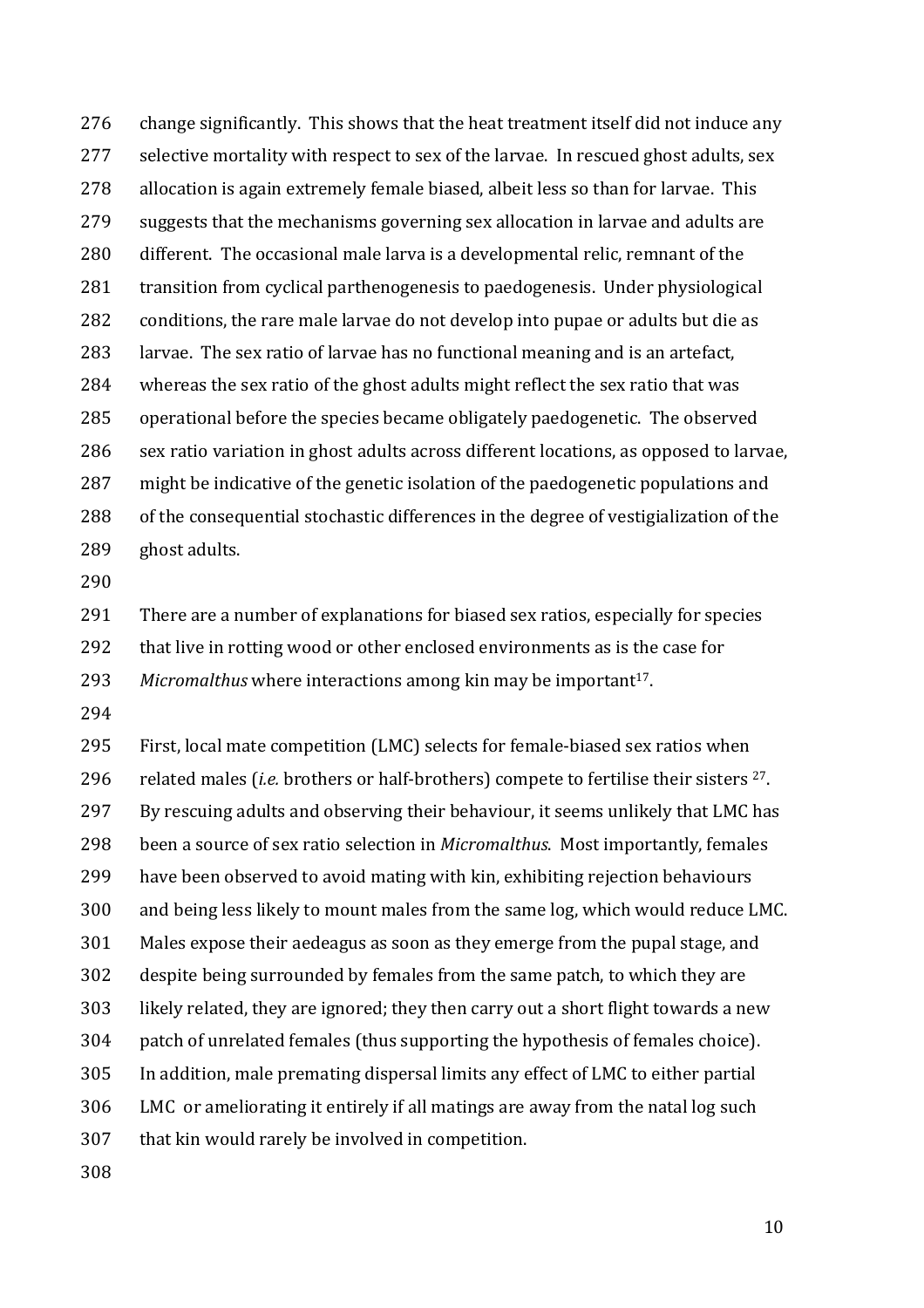309 Second, local resource competition (LRC) can also select for biased sex ratios,

310 although typically LRC involves competition amongst females for resources. LRC

311 should select for male-biased sex ratios, which is clearly not the pattern

312 observed in *Micromalthus* adults.

313

314 Third, local resource enhancement (LRE) can select for biased sex ratios if the

315 offspring of one sex increases the fitness of parents. By feeding on their mother,

 $316$  there will probably be competition among female larvae, arguing against a LRC

317 interpretation. As such, the biology of *Micromalthus*, including our novel

318 observations of adult mating behaviour, does not offer strong support for LMC,

319 LRC or LRE shaping the patterns of sex allocation observed.

320

321 Most non-cyclically haplodiploid species have deviating sex ratios as adults. 322 Haplodiploid species with a social life history are almost all female biased. Often 323 females control sex allocation directly. Most non-social haplodiploid species are 324 parasitoids and have sex ratios ranging from highly male-biased  $^{28}$  to highly  $325$  female-biased  $29$ . In sexually reproducing diplodiploid species, sex ratio biases of 326 intrinsic genetic origin (e.g., not due to manipulation by endosymbionts) are  $327$  extremely rare  $30$ . However, haplodiploid cyclically parthenogenetic species  $328$  have often been overlooked. West  $17$  suggested that haplodiploid cyclical 329 parthenogens in particular might prove useful for testing Düsing and Fisher's 330 theory of sex allocation. Monogonont rotifers, cecidomyid midges, cynipid wasps 331 and *Micromalthus* all fall into this special group. Despite their taxonomic 332 disparity, these groups exhibit similar life cycles. Exemplified by rotifers, 333 laboratory and field population studies revealed an even sex ratio for 334 haplodiploid cyclical parthenogens over time  $31$ . Biases in haplodiploid cyclical 335 parthenogens might be more informative than generally assumed. The three 336 canonical explanations for sex ratio biases detailed above do not seem to be 337 applicable to haplodiploid cyclical parthenogens and *Micromalthus*. So what 338 might have caused the sex ratio deviation in *Micromalthus* adults? 339

340 Mating behaviour of ghost adults is indicative of ancient sex-role reversal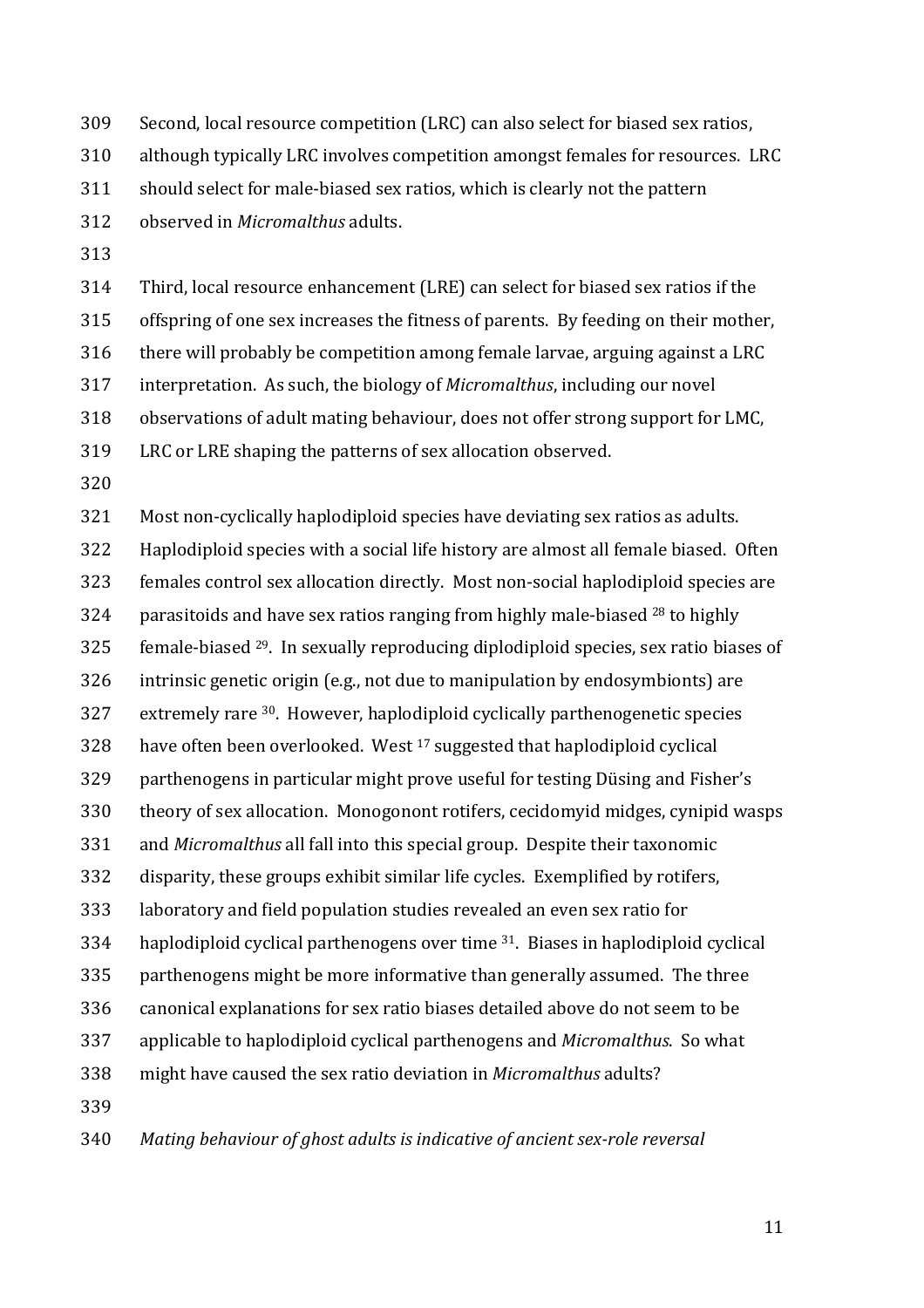341 The mating behaviour of our ghost adults reveals clear patterns of sex-role 342 reversal, even when adults originate from different populations. Females 343 initiated interactions, competed for mates, and even grasped the male genitalia 344 with their own genitalia, leading in one case to male injury. Female-female 345 competition was also more common when preferred mates (*i.e.* males from 346 different patches) were available. Females are therefore both competitive over 347 mates and also selective, avoiding (presumed) kin. This is another clear sign of 348 choosy haplodiploid females, likely avoiding inbreeding  $32$ . However, female 349 dance, which we considered a sort of 'kin' signalling behaviour, was more likely 350 to occur with males from the same patch, suggesting that it is not courtship but 351 rather another form of rejection behaviour by females. Our results therefore not 352 only shed light on the sex ratio bias of *Micromalthus*, they also confirm that sex 353 roles are not necessarily fixed, and support mating systems theory that predicts 354 both males and females may combine choosiness and competitiveness over 355 mates to some extent  $33,34$ .

356

#### 357 *Vestigialization of adults and the loss of sexual reproduction*

358 Are the adults indeed ghosts and the observed behaviours ancient? Leaky 359 asexuality or rare sex in a predominant asexual species could upset any 360 interpretation of the results. Most cases of cryptic or occasional sexual 361 reproduction involve thelytokous species that have lost sexual reproduction. In 362 cyclically parthenogenetic species becoming paedogenetic, the loss is two-fold: 363 sex as well as the adult stage. In cyclical parthenogenesis the two are linked, 364 however, in neotenic species, the two phenomena are independent of each other. 365 For example, in ambystomid salamanders such as the Mexican axolotl, only the 366 imago stage has been lost for both sexes. Sexual reproduction continues at a 367 juvenile stage, in this case in an aquatic environment instead of in a terrestrial 368 one. In most twisted wing insects (Strepsiptera) or certain scale insects and 369 mealybugs (Hemiptera), the typical adult stage has been lost only for females but 370 not for males, and sexual reproduction has become asymmetrical in the sense 371 that adult males mate with females as larvae or pupae. In *Micromalthus*, both 372 sexual reproduction and (virtually) the adult stages have been lost for both sexes. 373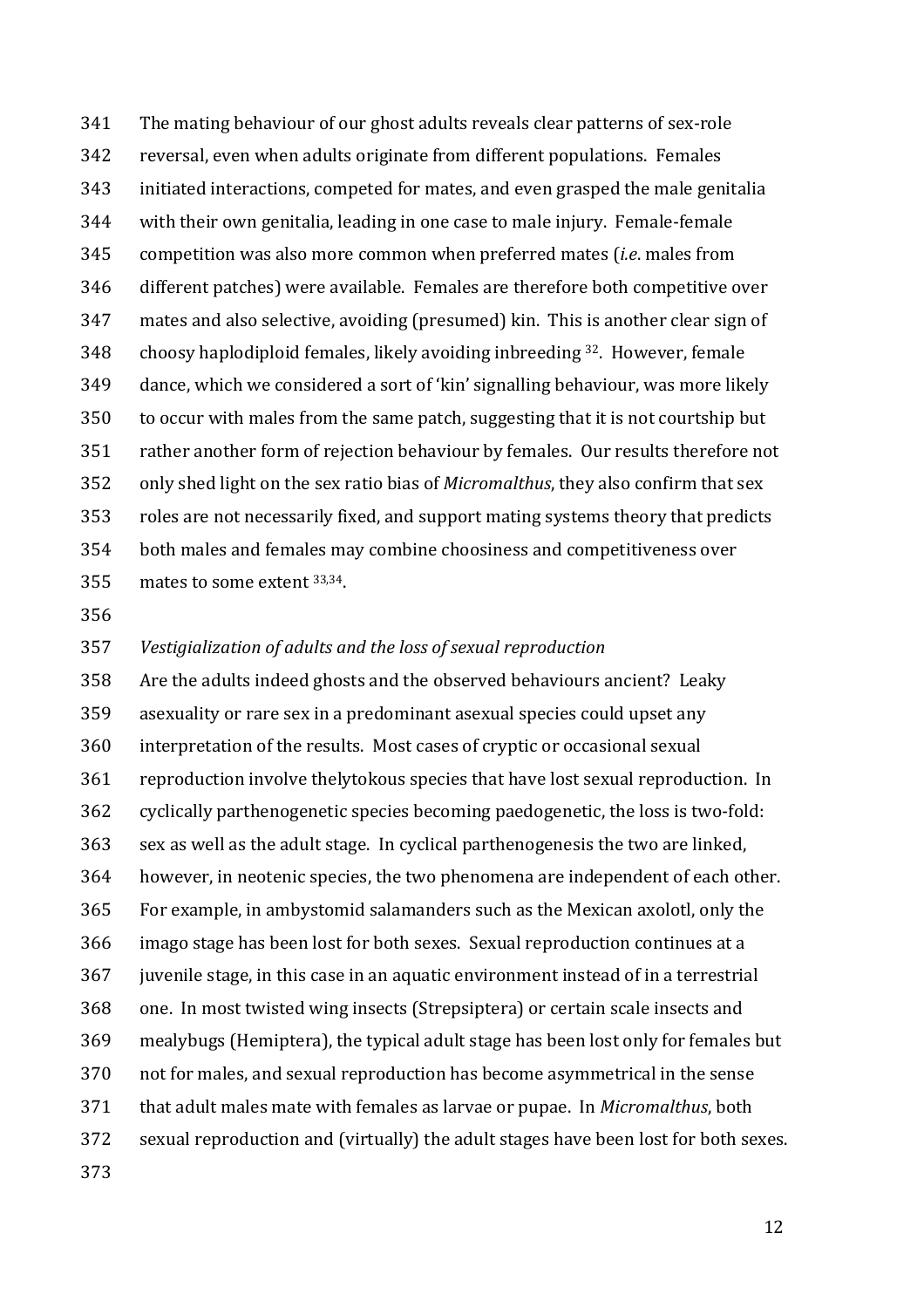374 The mechanism by which sexual reproduction is lost is of great importance  $35$ . 375 Diplodiploid cyclically parthenogenetic aphids might lose sex through alterations 376 of periodicity genes or genes that regulate hormonal expression  $36$ . This can 377 happen so easily that a third of aphid species might be combinations of cyclically 378 parthenogenetic and obligate asexual populations  $37$ . Diplodiploid cyclically 379 parthenogenetic waterfleas (Cladocera) lose sex either through hybridogenesis 380 or through a meiosis suppressor gene. Especially in the case of a meiosis 381 suppressor gene, sex could return at any time and re-disappear thereafter. A 382 sex-dependent meiosis suppressor gene cannot maintain itself in haplodiploid 383 organisms <sup>38,39</sup>, which rules out any of these mechanisms for *Micromalthus*.

384

385 The dissection of ghost adults provides evidence that *Micromalthus* can no 386 longer return to sexual reproduction. The adults are physiologically incapable of 387 reproducing  $10-12,18$ . This has been experimentally confirmed and endorsed many  $388$  times  $9,40,41$ . In the original species description based on adults, LeConte referred 389 to the whole species as feeble and ill-developed  $42$ . This strongly suggests that 390 *Micromalthus* lost the sexual part of its life cycle a long time ago, allowing for the 391 vast degeneration in the rare ghost adults. The retention of functionless males in 392 otherwise asexual species is well documented, but the retention of sterile 393 females has so far been overlooked  $40$ . Hebert  $40$  would consider the production 394 of sterile females as "without precedent". Indeed, the adult females we produced 395 and rarely observed in the field (DKY) are ghost adults. It is well accepted that 396 adults have disappeared completely in many now obligate parthenogenetic  $397$  species  $43$ . It also indicates that rare episodes of sexual reproduction are 398 unlikely to contribute to the survival of the observed behavioural pattern or 399 Micromalthus as a species.

400

401 When sexually reproducing insect species become infected with

402 parthenogenesis-inducing *Wolbachia*, vestigialization of males has been

403 observed <sup>44-46</sup>. A characteristic of decay of sexual functionality in *Wolbachia-*

- 404 induced thelytokous females of parasitoid wasps is the degeneration of the
- 405 spermathecae <sup>47-49</sup> as we found in the adults of *Micromalthus*. The extent of
- 406 vestigialization depends on the age of the association. When *Wolbachia*-infected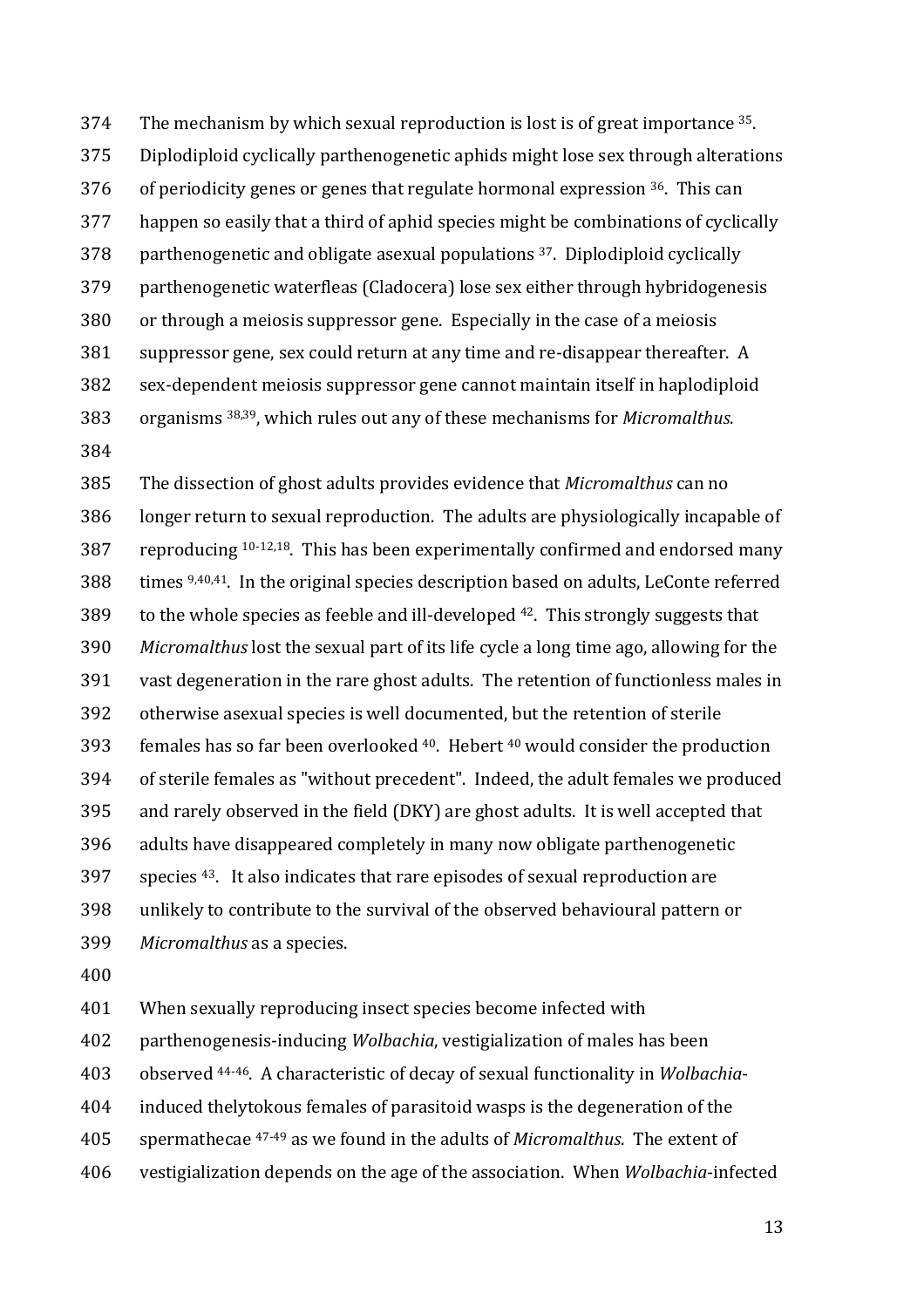407 thelytokous females of various species are treated with antibiotics or heat to kill 408 *Wolbachia*, a continuum ranging from fully functional males to no male  $409$  production is observed <sup>50</sup>. It seems that behavioural functions like mate 410 recognition are lost before physiological functions like male fertility disappear, 411 or male production ceases altogether. In *Micromalthus*, behavioural functions 412 including mate recognition are still strongly expressed whereas physiological 413 functions have severely degenerated or have been lost altogether. This suggests 414 that either the behaviour of ghost adults is more recent than we assume or that 415 the cost of retaining the behaviour is different in every species; we favour the 416 latter explanation. Nearly neutral behavioural traits might undergo very little 417 decay even after extended periods of relaxed or absent selection <sup>43,46</sup>.

418

419 *Unifying features of* Micromalthus *and haplodiploid cyclical parthenogens*

420 Behaviour of lost adults can be reconstructed only in a very small time window. 421 According to fossil records (amber preserved triungulins), cyclical 422 parthenogenesis is at least 112 million years old in *Micromalthus* <sup>51,52</sup>. The age of 423 paedogenesis in cecidomyid midges has been estimated to be at least 30 million 424 vears based on Mexican amber and as old as 145 million years based on 425 Canadian amber <sup>53</sup>. For *Micromalthus*, when functional adults were lost cannot 426 be said yet. In the cyclically parthenogenetic rotifer, *Branchionus calcyciforus*, 427 loss of sex and adults can easily be induced experimentally in the laboratory 428 after 20-30 generations  $39$ . For insects, it seems to be a much slower process. 429 Several species of the haplodiploid, cyclically parthenogenetic cecidomyid 430 midges living in decaying tree bark and mushrooms, and cynipid wasps living in 431 galls have lost sexual reproduction and the adult phenotype long ago. Two 432 species, the midge *Heteropeza pygmaea* <sup>54-56</sup> and the gall wasp *Andricus* 433 *quadrilineatus* Hartig/A. kiefferi Pigeot <sup>57,58</sup> seem to be at a similar junction in the 434 evolution of their life cycles. Both species exhibit some striking similarities to 435 the life cycle of *Micromalthus*. The two species produce adults only occasionally, 436 mainly after artificial induction. They exhibit hemocoelous development of the 437 larvae inside the hemocoel of the mother larvae, while *Micromalthus* exhibits 438 matriphagy. These two species have an extreme female bias and adults that are 439 increasingly sterile, while in *Micromalthus* sexual reproduction has disappeared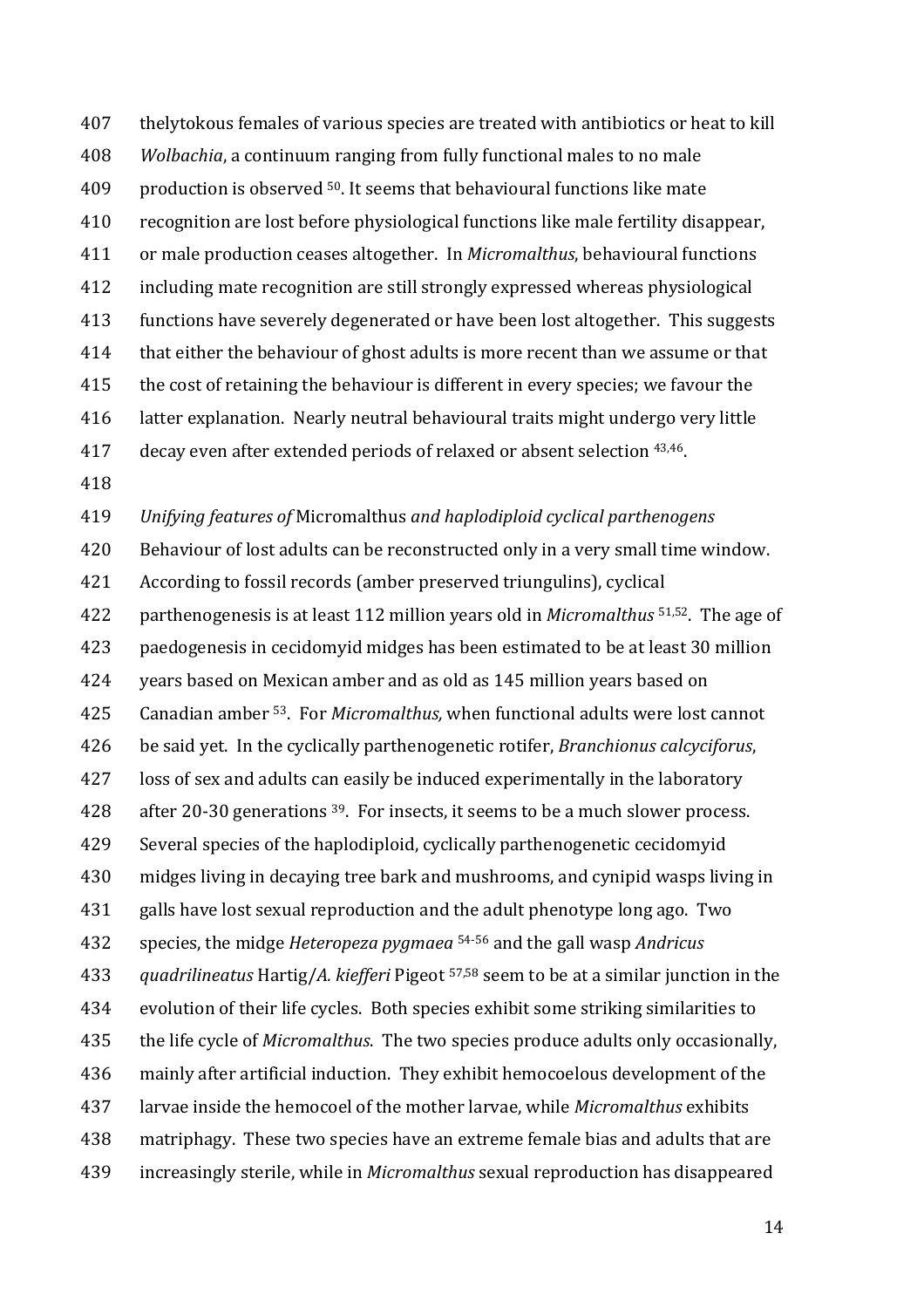- 440 altogether. Both species also show large regional variation in the number and
- 441 relative sterility of adults produced. The midge, wasp and beetle (*Micromalthus*)
- 442 have already undergone a functional transition from a cyclically parthenogenetic
- 443 metamorphosis to a paedogenetic life cycle. Any adults are induced in
- 444 paedogenetic larvae and develop from paedogenetic larvae. We propose that the
- 445 sex ratio of these ghost adults is the result of the paedogenetic development. We
- 446 also propose that all haplodiploid cyclically parthenogenetic species that
- 447 transition to a paedogenetic life style will exhibit a female bias.
- 448

449 Probable role of endosymbionts in Micromalthus.

450 Perhaps the sex-role reversal we observed was the result of reproductive

451 parasites <sup>59-61</sup>. Sex ratio distortion caused by bacteria or parasites, often referred

452 to as endosymbionts, is widespread in arthropods; examples of microbes that

453 manipulate the reproduction of their haplodiploid beetle hosts are well known 454 62,63

455 Rickettsia bellii endosymbionts have been detected in all analysed larvae 456 suggesting they might serve an obligate beneficial role in the larvae which might 457 include restoring diploidy in oocytes during parthenogenetic reproduction as in 458 psocids <sup>64</sup>. Assuming for the purpose of argument that the *Rickettsia* do restore 459 diploidy in *Micromalthus*, then the heat required to induce males must be high 460 enough to disable or kill the *Rickettsia* so that haploid male larvae can develop. 461 Indeed, *Rickettsia* cannot be detected in adults. However, this would also 462 postulate that the current form of paedogenesis of *Micromalthus* must be 463 different from the ancestral, holocyclical form of paedogenesis, which we assume 464 was not *Rickettsia* infected. Alternatively, these *Rickettsia* may provide a benefit 465 other than restoring diploidy. Interestingly, *R. bellii* has been associated with 466 male killing in a buprestid beetle  $63$ . 467 *Wolbachia pipientis* endosymbionts were detected in only 5 % of the larvae, 

- 468 which argues against a beneficial association or a still functional association. The
- 469 absence of the bacteria from the adults is likely a direct consequence of the heat
- 470 treatment and as such an epiphenomenon. The *Wolbachia* bacteria seem now to
- 471 be on a trajectory of being lost stochastically. It is possible that the *Wolbachia*
- 472 infection is a vestige of a sex ratio distortion event, although it does not rule out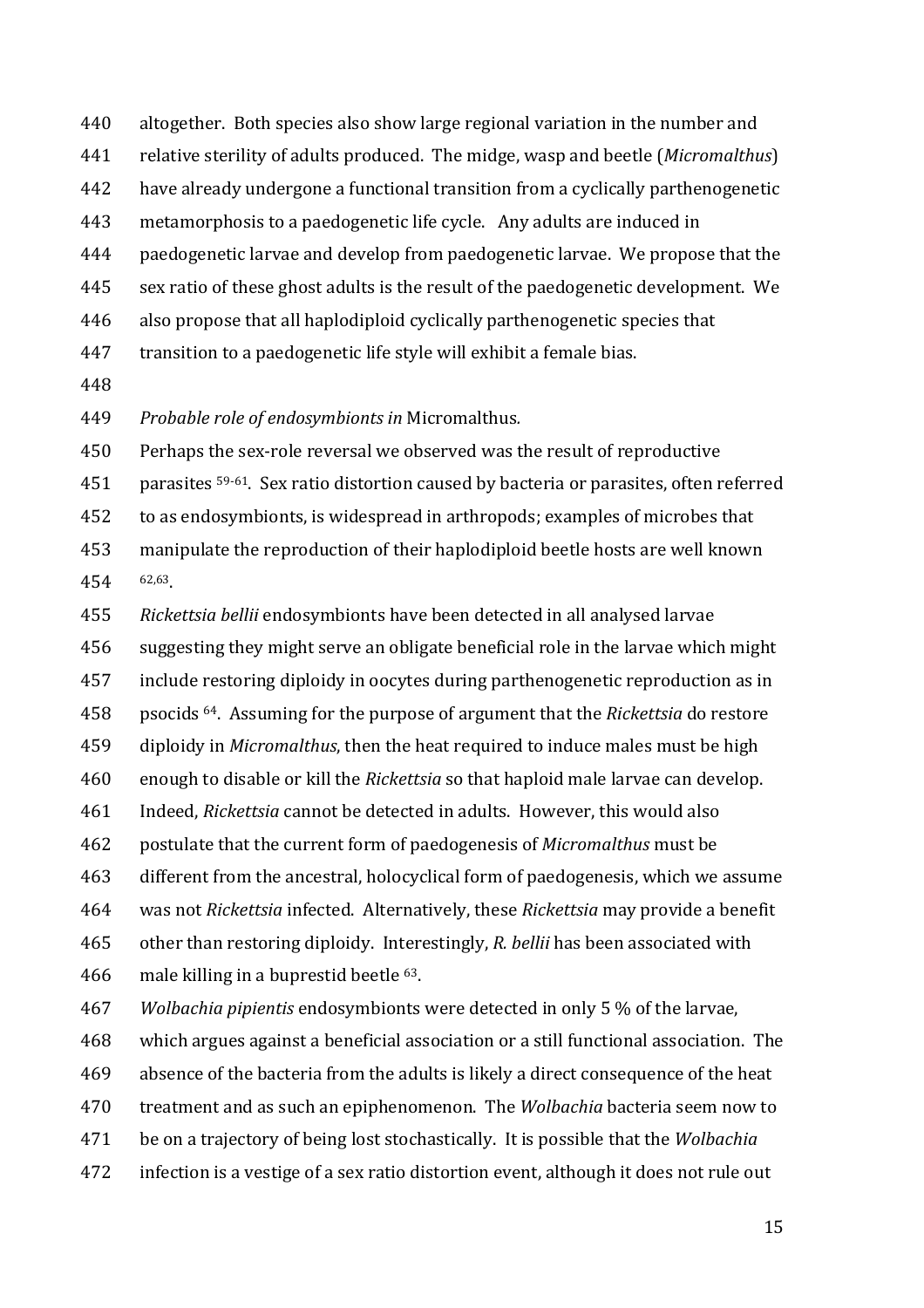473 that these *Wolbachia* might have been beneficial to the adult stage at one time 474 and are now superfluous. In *Acraea* butterflies, male-killing *Wolbachia* can exert 475 such selection pressure upon a species that the endosymbionts can cause sex-476 role reversal <sup>65</sup>. Selection pressure can lead in some species to rapid suppression  $477$  of the male-killing effect  $66$ , while other species are unable to respond to the 478 male-killing effect <sup>67</sup>. The *Wolbachia*-induced extreme shortage of males in the 479 blue moon butterfly, *Hypolimnas bolina*, precipitates female promiscuity <sup>68</sup>. We 480 see in *Micromalthus* ghost adults the strong maintenance of mate choice that 481 discriminates on the basis of kin selection despite an extreme shortage of males. 482 This suggests that in a given species female response to male scarcity is not 483 predictable. Endosymbionts might explain a female bias and behaviour in 484 *Micromalthus* while it was a sexually reproducing species; endosymbionts cannot 485 explain the observed sex ratio in ghost adults. 486 Unlike the biases controlled by sex allocation mechanisms and selection, the

487 female bias of ghost adults is probable a temporary by-product of asexual 488 reproduction at a juvenile stage.

489

490 By reconstructing adults of an ancient haplodiploid cyclical parthenogen, we 491 have shown that they have strongly female-biased sex ratios in ghost adults. Our 492 behavioural observations of these ghost adults show remarkable sex-role 493 reversal behaviour. We hypothesize that the observed female-biased sex ratio is 494 a physiological consequence of paedogenetic difficulties of producing male 495 offspring, likely characteristic to all haplodiploid cyclical parthenogenetic species 496 transitioning to a paedogenetic life cycle. Unrelated to the female bias of 497 currently induced adults, the recovered behaviours are the consequence of an 498 ancient female-biased sex ratio. This ancient female bias predated the loss of 499 adults and might have been induced by a male-killing sex ratio distorter. 500

501

# 502 **Methods**

503 *Colonies of* Micromalthus debilis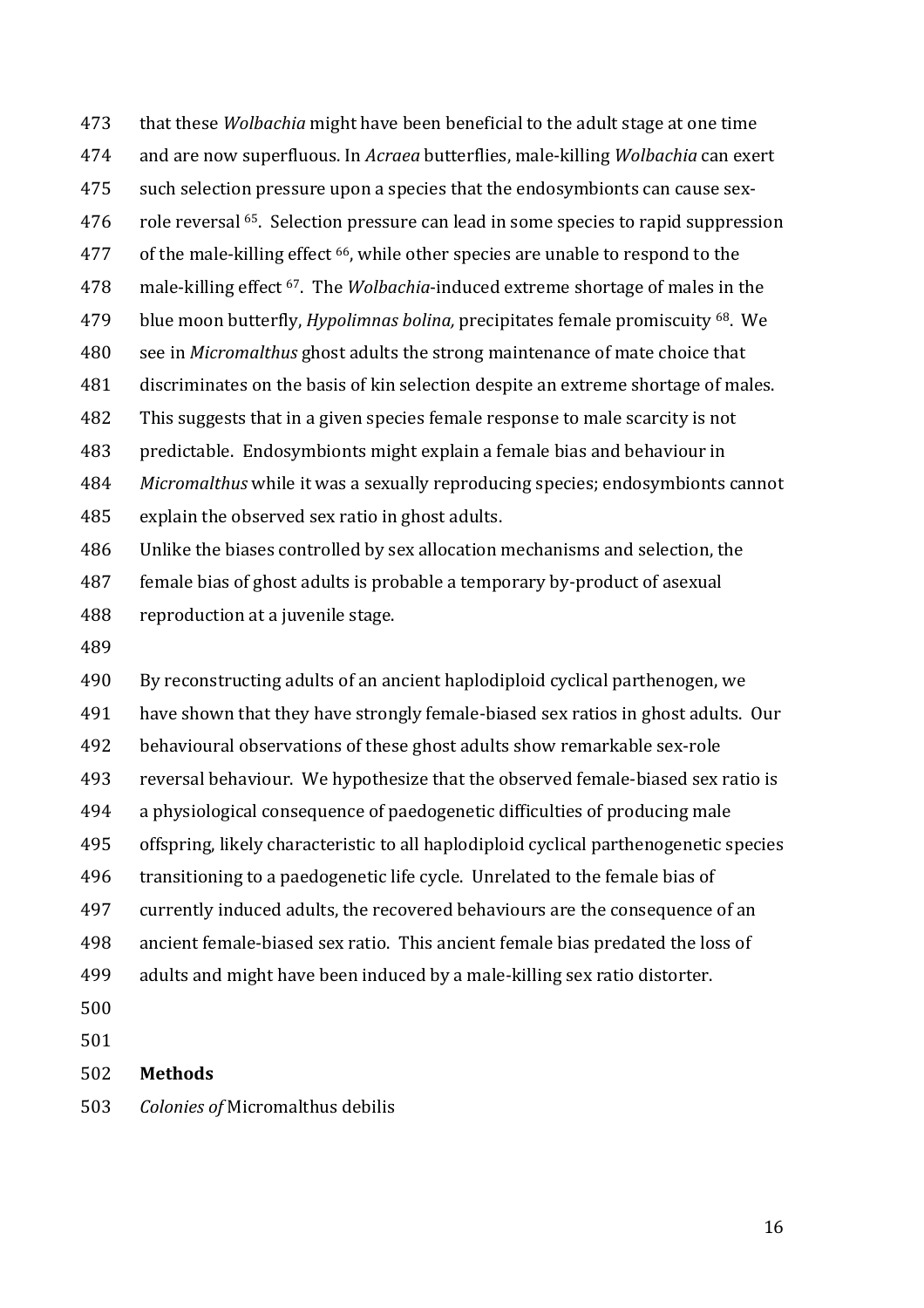504 Oak logs containing colonies of *M. debilis* were collected by DKY in 2002, 2004,

505 2005 and 2006 from two sites (43.19361°N, -90.23917°W; 43.19360°N, -

506 90.23844°W)

507 in Richland County, 46 miles west of Madison, Wisconsin (USA). Logs from these

- 508 two sites provided colonies from five different locations. Colonies are separate
- 509 patches on logs. Logs were reared for five years at Bangor University, kept under
- 510 constant environmental conditions inside styrofoam boxes (18  $\pm$  2 °C and 90 %
- 511 RH). The location descriptors are: Location 1, 2002; Location 2, 2004; Location 3,
- 512 2006a; Location 4, 2005; and Location 5, 2006b.
- 513
- 514 Manipulation of specimens

515 The *Micromalthus*-containing wood is tunnelled by larvae parallel to the trunk

516 and up to 2.5 cm deep into the bark. It allows fragmentation using

517 microdissection forceps. Although this method is disruptive it is the only way to

518 reach, observe and collect the small, fragile specimens (legged triungulins reach

519 up to 1 mm, while mature cerambycoids attain a length of up to 3.3 mm)  $52$ . Due

520 to their small size, all procedures were performed under magnification lenses

521 and stereomicroscopes. Whole colonies were isolated in insect containers.

522

523 Heat treatment and the induction of ghost adults

524 In February 2005, five, 2004 colonies were exposed to a high temperature

525 treatment  $(HT^{12}$ : with the photoperiod fixed at 16 h light. The treatment

526 consisted of progressively raising the temperature inside the cages containing

527 *Micromalthus* over the course of a month, to a daily maximum of 55 °C at mid-

528 afternoon and a night minimum of 20  $\degree$ C for 3 weeks (55 % RH). The colonies

529 were daily monitored every two hours for the presence of adults. Once adults

530 started emerging (March 2005), they were monitored every hour and counted.

- 531 Sexing was performed *in situ* and controlled later by examining preserved
- 532 specimens under the stereomicroscope. The treatment was repeated in March
- 533 2007 with two colonies from each of the 2004, 2005 and 2006a and b collections
- 534 (*i.e.*  $N = 8$  colonies). Adults emerged from only five of these eight colonies; the
- 535 other three colonies never produced adults as a result of HT.
- 536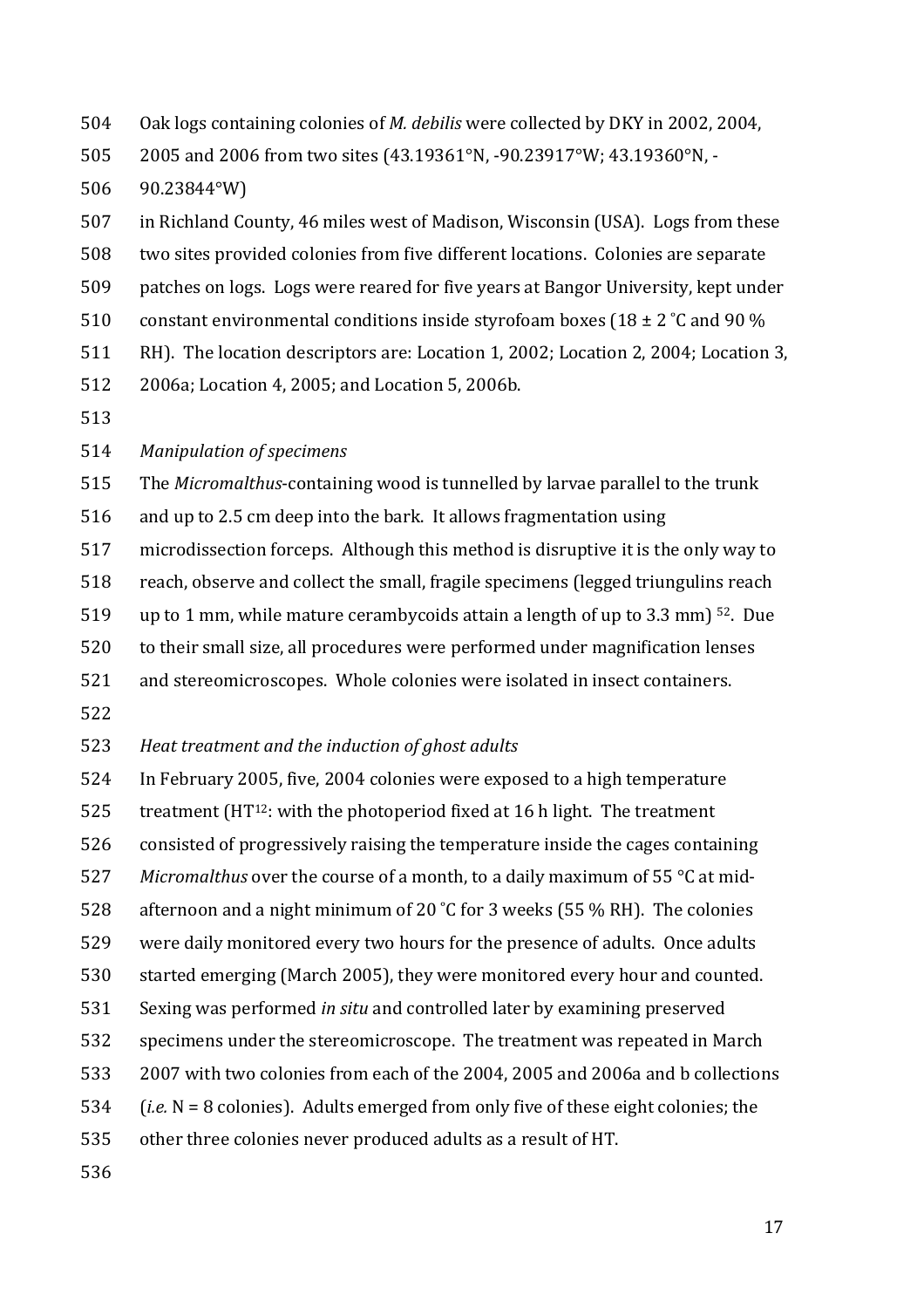#### 537 *Sex ratio of larvae*

538 To estimate the sex ratio, samples of wood were disaggregated and the larvae 539 counted and sexed in two sets of 24 samples of approximately 2  $\text{cm}^3$  wood. One 540 of the two sets was exposed to a heat treatment (named After-HT), while the 541 other set was called Before-HT. The controls consisted of populations kept at lab 542 environmental conditions, not exposed to HT (named Controls). Controls 543 allowed testing for natural variation, *i.e.* whether larvae died of natural causes, or 544 other environmental modifications, other than heat and drought. Larval 545 counting was destructive, because once the larvae are exposed to the elements, 546 they can no longer be reintroduced into the tunnels and they die. The moment 547 adults started emerging from the HT populations the wood pieces were opened 548 and the larvae were counted.

549

#### 550 *Behavioural assays*

551 Three hundred and sixty seven adults (350 females and 17 males) were used in 552 experiments of sexual behaviour. They were grouped in 17 sets of mixed sex, 553 with experimental group named Same Patch (as the patch of the male) and 554 Unrelated (different to the patch of the male) and six sets of single sex, female-555 only groups (experiments) named Controls. The grouping in sets was only 556 governed by the patch and did not alter the sex ratio. All sets contained 6-21 557 individuals each (21 individuals was the maximum number that the observer 558 could handle). Each session took place 30 min post-emergence of the adults, 559 once adults were located inside the experimental area. Observations of 560 behaviors lasted a maximum of 55 min because the beetles disappeared inside 561 the wood chips, becoming inactive for the rest of their life span; males did not 562 move anymore, some females flew away in the direction of the light. Several 563 populations did not produce males, therefore the number of experiments on 564 sexual behaviour were limited to the availability of non-impaired males (N=17). 565 566 The behavioural experiments were conducted with pieces of wood containing

- 
- 567 Micromalthus from three of the five locations. Observations took place under
- 568 two dissecting microscopes, using up to 40 x (Leica ZOOM 2000) and 100 x (Leitz,
- 569 Wetzlar) magnification. Once adults commenced emerging, they did so daily,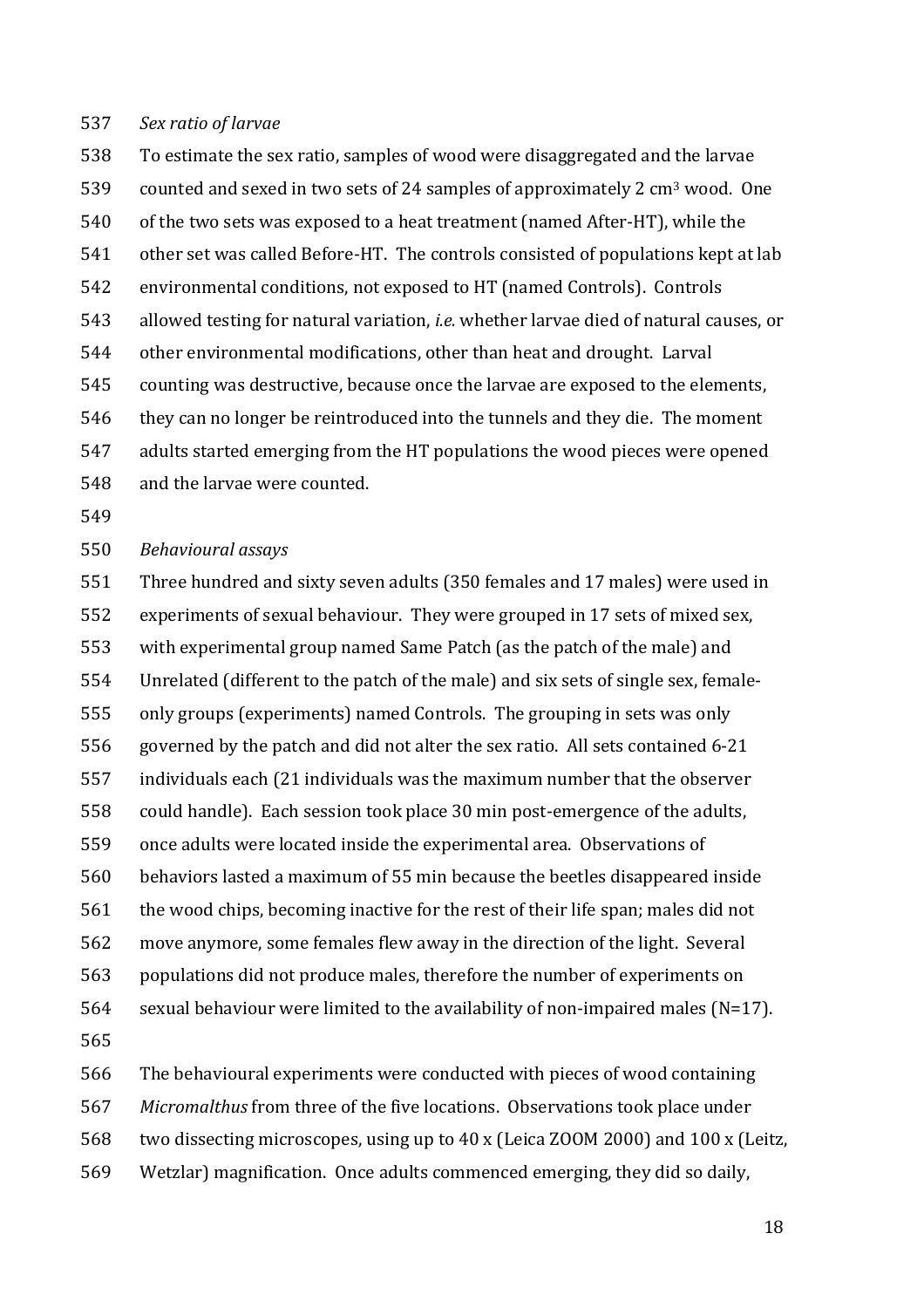- 570 between 11:30 (earliest) and 17:00 (latest). Behaviours were studied on a
- 571 specially designed arena consisting of an open glass-disc containing a 2 cm<sup>3</sup>-size 572 fresh wood piece in the centre.
- 573 In each experiment, the male was carefully transferred on the tip of a smooth
- $574$  brush to the wood surface of another female-producing colony (patch of a log).
- 575 Behaviours were scored by presence/absence of behaviour per female. Females
- 576 were easily identified not only by size: some kept the wings extended in
- 577 particular positions, others could not close the elytra, and most had different
- 578 loads of nymphal phoretic Astigmata mites (these mites were seen solely on 579 females).
- 580

# 581 Behaviour descriptors

- 582 **A** Male discrimination: Females ignored the presence of a male emerging from
- 583 the same patch of wood. Females ran away from the male; on occasions they
- 584 faced the males head on and moved their mandibles against the male.
- 585 **B** Female-Female mounting: The females attempted to mount each other at a
- 586 rate of one per minute. A mounting lasted 10 to 20 seconds  $(N=4)$  (longer when
- 587 a larger female was on top).
- 588 **C** Female dance (Movie S1): Immediately after emergence females produced an
- 589 up-down and sideways shaking of their abdomens while beating their wings.
- 590 **D** Female-Male mounting: Females mounted the male.
- 591 E Female combat: Females fought with each other, trying to dislodge the
- 592 female on top of the male, even piling on the male.
- 593 F Females injuring males: Rare behaviour where two females were observed to
- 594 grasp and the male genitalia leading to male injury in one case.
- 595
- 596 Images and movies were obtained by attaching with a tube adaptor (Brunel
- 597 Microscopes) a digital camera (SONY Cyber-shot MP, 3 x optical zoom) to one of
- 598 the oculars.
- 599
- 600 Life span, anatomy and physiology of ghost adults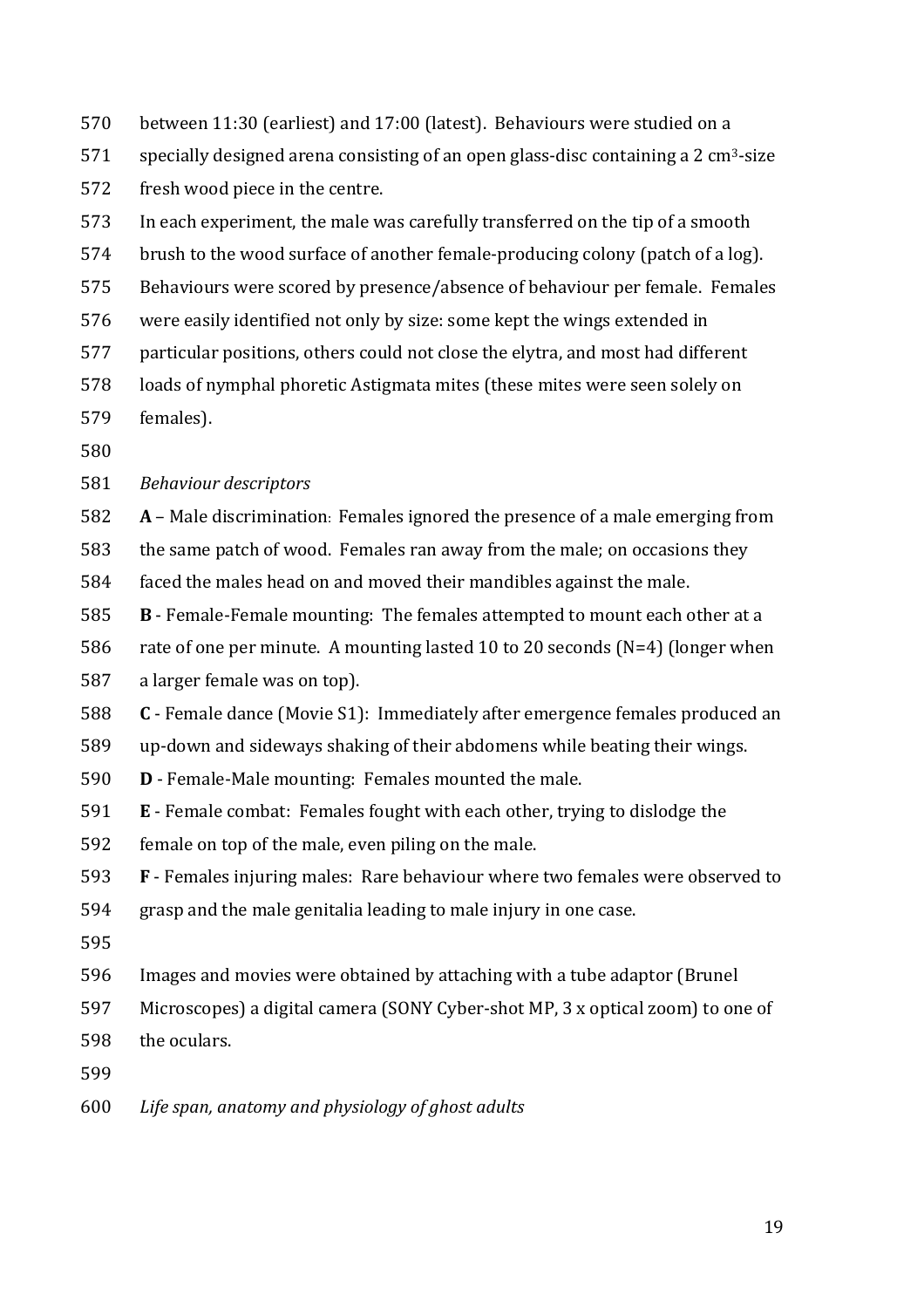- 601 All emerging adults used in the behavioural experiment were followed until
- 602 death. The life span of 23 females and 12 males was measured; males were the
- 603 limiting factor in these experiments.
- 604 The external morphology of all  $1,059$  adults was examined. The abdomen was
- 605 screened with inverted light to detect signs of gross vestigialization, and 10 of
- 606 these were subsequently dissected.
- 607 In addition, the abdomen of 50 females involved in the behavioural experiments
- 608 (plus 10 clearly physically impaired individuals) were dissected and the internal
- $609$  organs, particularly the ovaries, examined.
- 610
- 611 *Analysis for endosymbionts*
- 612 Micromalthus larvae were screened for endosymbiosis: 10 individuals from
- 613 location 2 were investigated by transmission electron microscopy, 60 by
- $614$  molecular analysis (PCR, sequencing), and 22 by fluorescent in situ hybridization
- 615 (FISH) with species-specific probes (for confirmation of localization of relevant
- 616 species). The 60 and 22 specimens were randomly picked from locations 2, 3, 4
- 617 and 5.
- 618 For FISH, whole mature cerambycoid larvae were fixed; fixation, hybridization,
- 619 mounting and confocal microscopy analyses followed methods described in
- $620$  Perotti, et al.  $64$  for whole-specimen FISH on insects.
- 621 The 60 above described larvae and 60 non-impaired adult beetles (randomly
- 622 picked from all adult producing colonies) were screened by PCR amplification
- 623 using rDNA16S primers for sex ratio distorting bacteria and *wsp*A primers for
- 624 *Wolbachia* following previously described protocols <sup>30,64</sup>.
- 625

### 626 *Statistical analyses*

- 627 A binomial test checked for deviation from expected adult sex ratio (*i.e.* 0.5).
- 628 For paired sex ratios before and after HT, frequencies were transformed into
- 629 proportions (male/(female  $+$  male) and compared with a non-parametric
- 630 Wilcoxon Signed Rank test; to check for normality we used the Kolmogorov-
- 631 Smirnov test.
- 632 To test for the effect of locality on the sex ratios Before and After HT, a
- 633 Generalized Linear Model was fitted to a Poisson distribution with link log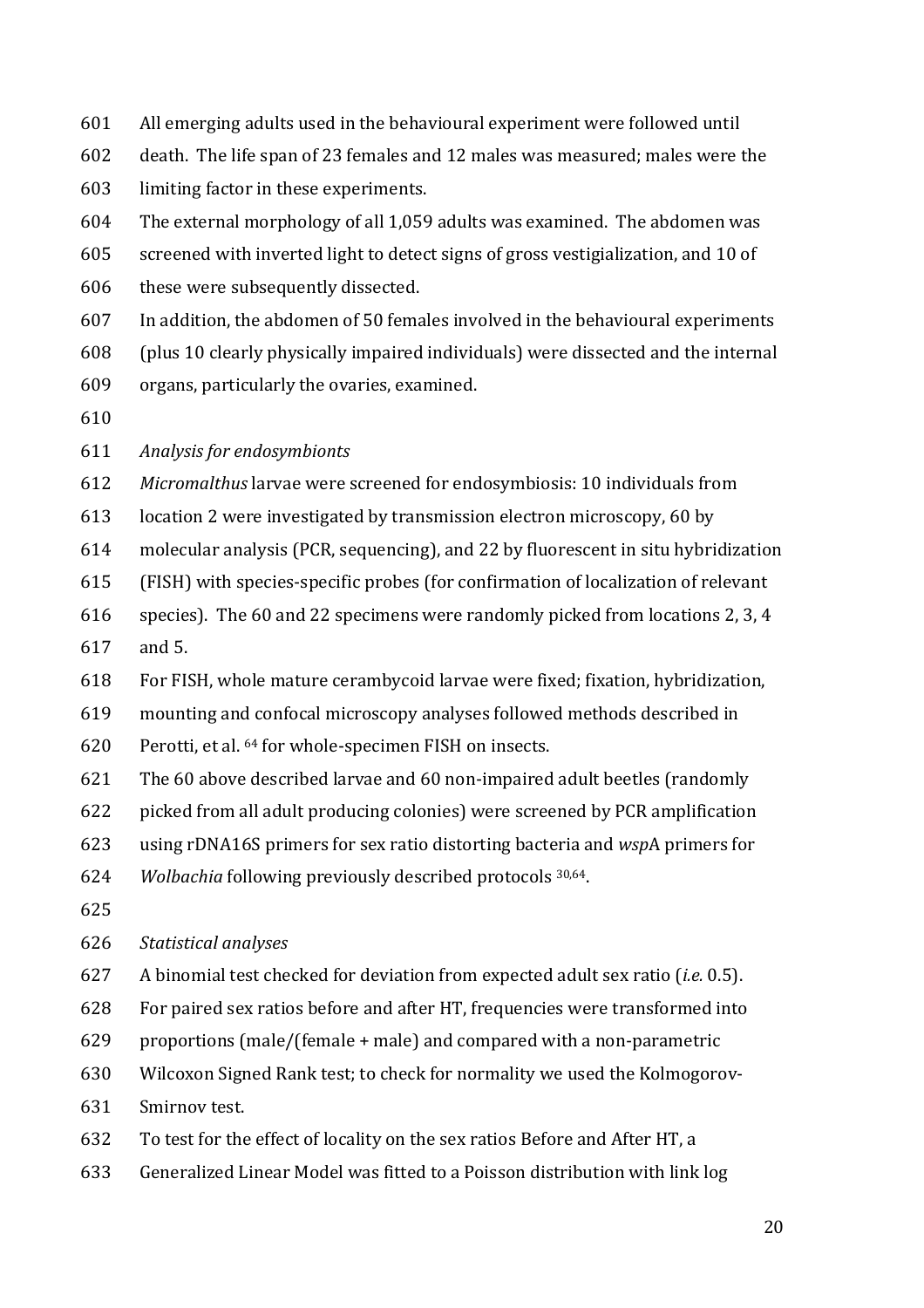| 634        | criteria, analysis type Wald and full likelihood ratios. Localities were analysed as                                                                            |  |  |  |  |
|------------|-----------------------------------------------------------------------------------------------------------------------------------------------------------------|--|--|--|--|
| 635        | main factors. The analyses were two-tailed; we used SPSS v. 22.                                                                                                 |  |  |  |  |
| 636        | For adults, a Likelihood Ratio (LR) was calculated to measure the effect of                                                                                     |  |  |  |  |
| 637        | location on sex ratio between different populations, and the effect of relatedness                                                                              |  |  |  |  |
| 638        | (Unrelated and Same Patch) between different behaviours. Generalised Linear                                                                                     |  |  |  |  |
| 639        | Mixed Models were used for each of the six behaviours using a Poisson                                                                                           |  |  |  |  |
| 640        | regression with link log to explore random effects of location and behaviour. A                                                                                 |  |  |  |  |
| 641        | Zero-Inflated Poisson regression was initially run for overdispersed zero-                                                                                      |  |  |  |  |
| 642        | inflated data, however, the Vuong test indicated no significant difference with                                                                                 |  |  |  |  |
| 643        | the standard Poisson regression (STATA v. 13.1).                                                                                                                |  |  |  |  |
| 644        |                                                                                                                                                                 |  |  |  |  |
| 645        |                                                                                                                                                                 |  |  |  |  |
| 646        | <b>Acknowledgements</b>                                                                                                                                         |  |  |  |  |
| 647        | We are grateful to Dr. David Shuker for reading and reviewing the original                                                                                      |  |  |  |  |
| 648        | manuscript and for his valuable comments. We also want to thank Gabriella                                                                                       |  |  |  |  |
| 649        | Bunker BSc for her assistance measuring the fragile adults of <i>Micromalthus</i> .                                                                             |  |  |  |  |
| 650        | M.A.P. is supported by BBSRC.                                                                                                                                   |  |  |  |  |
| 651        |                                                                                                                                                                 |  |  |  |  |
| 652        | DKY carried out fieldwork, identified specimens, collected field data, participated                                                                             |  |  |  |  |
| 653        | in the design of the study and helped drafted the manuscript. HRB conceived the                                                                                 |  |  |  |  |
| 654        | study, participated in the design of the study, in data analysis, in sequence                                                                                   |  |  |  |  |
| 655        | analysis, carried out statistical analyses and participated in the drafting of the                                                                              |  |  |  |  |
| 656        | manuscript. MAP conceived of the study, designed the study, collected data,                                                                                     |  |  |  |  |
| 657        | carried out statistical analyses, carried out molecular analysis and FISH,                                                                                      |  |  |  |  |
| 658        | coordinated the study and drafted the manuscript. All authors approved the                                                                                      |  |  |  |  |
| 659        | final version of the manuscript.                                                                                                                                |  |  |  |  |
| 660        |                                                                                                                                                                 |  |  |  |  |
| 661        | Authors have no competing financial interests                                                                                                                   |  |  |  |  |
| 662        |                                                                                                                                                                 |  |  |  |  |
| 663        |                                                                                                                                                                 |  |  |  |  |
| 664        | Literature                                                                                                                                                      |  |  |  |  |
| 665<br>666 | Scali, V. in Lost Sex. The Evolutionary Biology of Parthenogenesis (eds Isa<br>$\mathbf{1}$<br>Schön, Koen Martens, & Peter van Dijk) 317-346 (Springer, 2009). |  |  |  |  |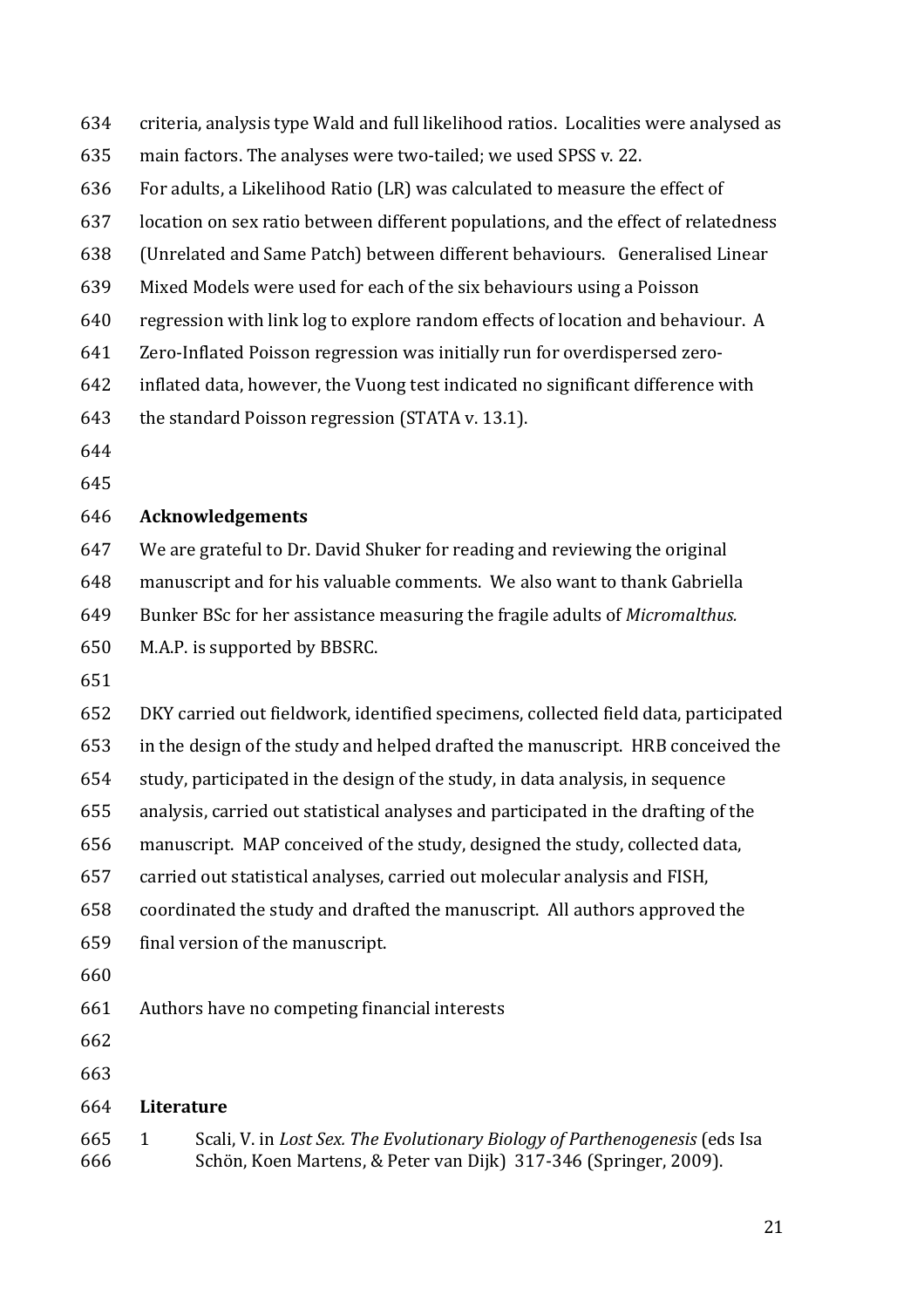| 667 | $\overline{2}$ | Shuker, D. M. & Simmons, L. W. The Evolution of Insect Mating Systems.        |
|-----|----------------|-------------------------------------------------------------------------------|
| 668 |                | (Oxford University Press, 2014).                                              |
| 669 | 3              | Normark, B. B. & Ross, L. Genetic conflict, kin and the origins of novel      |
| 670 |                | genetic systems. Phil. Trans. R. Soc. London Ser B 369, e20130364 (2014).     |
| 671 | 4              | Beukeboom, L. W. & Perrin, N. The Evolution of Sex Determination.             |
| 672 |                | (Oxford University Press, 2014).                                              |
| 673 | 5              | Shuker, D. M. & Cook, N. Evolution: Conflict by the sexes, for the sexes.     |
| 674 |                | Curr. Biol. 24, R1135-R1137 (2014).                                           |
| 675 | 6              | Macke, E., Olivieri, I. & Magalhaes, S. Local mate competition mediates       |
| 676 |                | sexual conflict over sex ratio in a haplodiploid spider mite. Curr. Biol. 24, |
| 677 |                | 2850-2854 (2014).                                                             |
| 678 | $\overline{7}$ | Hurst, G. D. D. & Werren, J. H. The role of selfish genetic elements in       |
| 679 |                | eukaryotic evolution. Nature Rev. Genet. 2, 597-606 (2001).                   |
|     |                |                                                                               |
| 680 | 8              | Philips, T. K. A record of Micromalthus debilis (Coleoptera:                  |
| 681 |                | Micromalthidae) from Central America and a discussion of its distribution.    |
| 682 |                | Fla. Entomol. 84, 159-160 (2001).                                             |
| 683 | 9              | Kühne, H. Entwicklungsablauf und -stadien von Micromalthus debilis            |
| 684 |                | LeConte (Col., Micromalthidae) aus einer Laboratoriums-Population             |
| 685 |                | [Development and developmental stages of Micromalthus debilis LeConte         |
| 686 |                | (Col., Micromalthidae) from a laboratory colony]. Z. Angew. Entomol. 72,      |
| 687 |                | 157-168 (1972).                                                               |
| 688 | 10             | Pringle, J. A. A contribution to the knowledge of Micromalthus debilis Lec.   |
| 689 |                | (Coleoptera). Trans. R. Entomol. Soc. London 87, 271-286 (1938).              |
| 690 | 11             | Scott, A. C. Paedogenesis in the Coleoptera. Z. Morphol. ökol. Tiere 33, 633- |
| 691 |                | 653 (1938).                                                                   |
| 692 | 12             | Barber, H. S. Observations on the life history of Micromalthus debilis Lec.   |
| 693 |                | (Coleoptera). Proc. Entomol. Soc. Wash. 15, 31-38 (1913).                     |
| 694 | 13             | Barber, H. S. The remarkable life-history of a new family                     |
| 695 |                | (Micromalthidae) of beetles. Proc. Biol. Soc. Wash. 26, 185-190 (1913).       |
| 696 | 14             | Perotti, M. A., Young, D. K. & Braig, H. R. in Entomology: Strength in        |
| 697 |                | Diversity. XXII International Congress of Entomology (Brisbane, Australia,    |
| 698 |                | 2004).                                                                        |
| 699 | 15             | Pollock, D. A. & Normark, B. B. The life cycle of <i>Micromalthus debilis</i> |
| 700 |                | LeConte (1878) (Coleoptera : Archostemata : Micromalthidae): historical       |
| 701 |                | review and evolutionary perspective. J. Zool. Syst. Evol. Res. 40, 105-112    |
| 702 |                | (2002).                                                                       |
| 703 | 16             | Harari, A. R. & Brockmann, H. J. Insect behaviour - Male beetles attracted    |
| 704 |                | by females mounting. Nature 401, 762-763 (1999).                              |
| 705 | 17             | West, S. A. Sex allocation. (Princeton University Press, 2009).               |
| 706 | 18             | Scott, A. C. Haploidy and aberrant spermatogenesis in a coleopteran,          |
| 707 |                | Micromalthus debilis LeConte. J. Morphol. 59, 485-515 (1936).                 |
| 708 | 19             | Gems, D. et al. Two pleiotropic classes of daf-2 mutation affect larval       |
| 709 |                | arrest, adult behavior, reproduction and longevity in Caenorhabditis          |
|     |                |                                                                               |
| 710 |                | elegans. Genetics 150, 129-155 (1998).                                        |
| 711 | 20             | Horowitz, N. H. Biochemical genetics of Neurospora. Adv. Genet. 3, 33-71      |
| 712 |                | (1950).                                                                       |
| 713 | 21             | Suzuki, S. Temperature-sensitive mutations in Drosophila melanogaster.        |
| 714 |                | Science 170, 695-706 (1970).                                                  |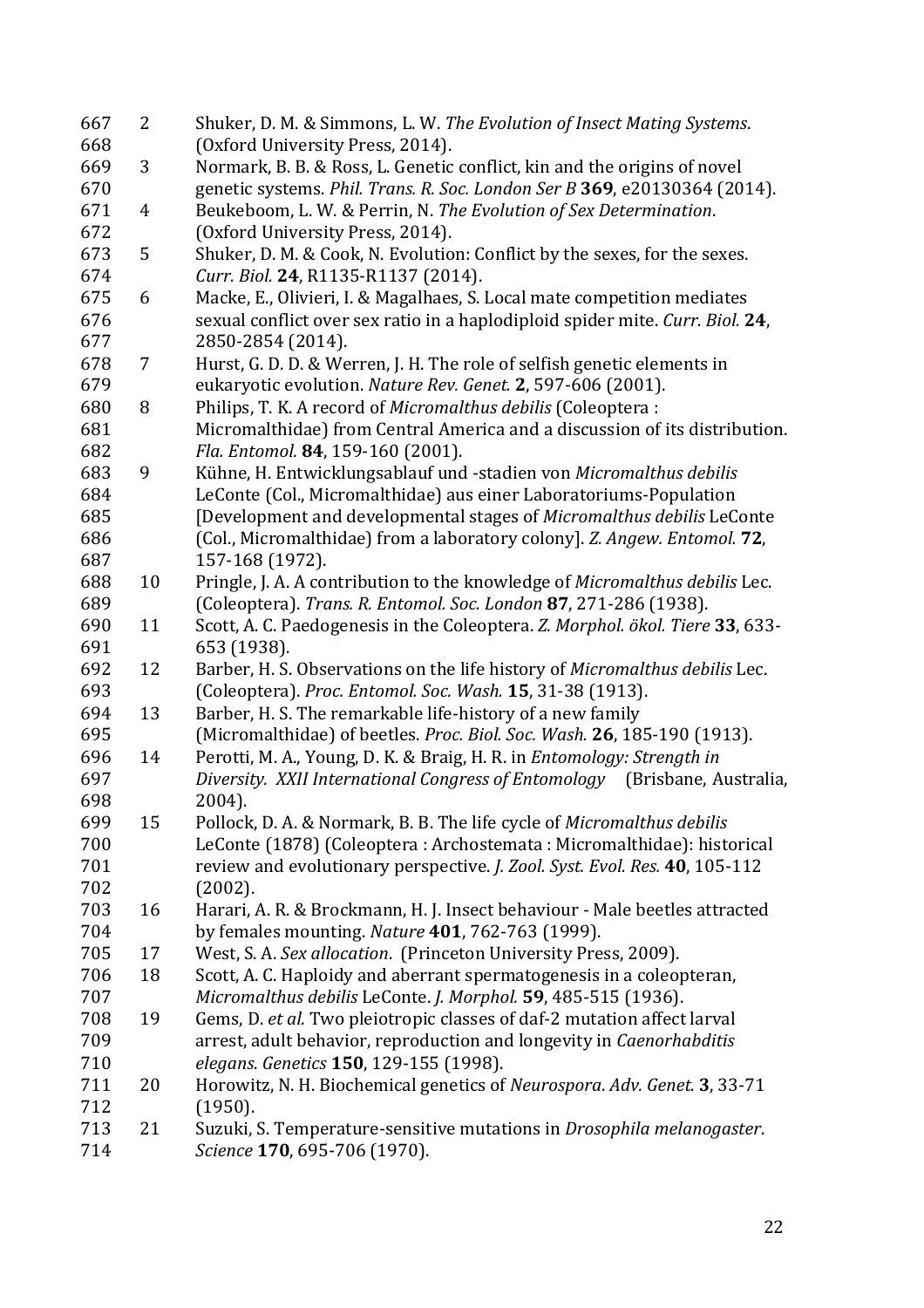| 715 | 22 | Hodin, J. & Riddiford, L. M. Parallel alterations in the timing of ovarian             |
|-----|----|----------------------------------------------------------------------------------------|
| 716 |    | Ecdysone Receptor and Ultraspiracle expression characterize the                        |
| 717 |    | independent evolution of larval reproduction in two species of gall                    |
| 718 |    | midges (Diptera: Cecidomyiidae). Dev. Genes. Evol. 210, 358-372 (2000).                |
| 719 | 23 | Singh-Pruthi, H. Prothetely in insects. Nature 119, 391-392 (1927).                    |
| 720 | 24 | Singh-Pruthi, H. Studies in insect metamorphosis. I. Prothetely in                     |
| 721 |    | mealworms (Tenebrio molitor) and other insects. Effects of different                   |
| 722 |    | temperatures. Biol. Rev. 1, 139-147 (1924).                                            |
| 723 | 25 | Normark, B. B. Micromalthus debilis. Curr. Biol. (Quick Guide) 23, R430-               |
| 724 |    | R431 (2013).                                                                           |
| 725 | 26 | Caillol, H. Sur le développement anormal d'une espèce de Coléoptère [On                |
| 726 |    | the anormal development of a Coleoptera species]. Bull. Soc. Linn. Prov. 2,            |
| 727 |    | 72-86 (1914).                                                                          |
| 728 | 27 | Kirkendall, L. R. in Evolution and diversity of sex ratio in insects and mites         |
| 729 |    | (eds D.L. Wrensch & M.A. Ebbert) Ch. 7, (Chapman & Hall, 1993).                        |
| 730 | 28 | Johns, R. C. & Whitehouse, M. E. A. Mass rearing of two larval parasitoids             |
| 731 |    | of Helicoverpa spp. (Lepidoptera: Noctuidae): Netelia producta (Brulle)                |
| 732 |    | and Heteropelma scaposum (Morley) (Hymenoptera: Ichneumonidae) for                     |
| 733 |    | field release. Aust. J. Entomol. 43, 83-87 (2004).                                     |
| 734 | 29 | Wang, X., Werren, J. H. & Clark, A. G. Genetic and epigenetic architecture of          |
| 735 |    | sex-biased expression in the jewel wasps Nasonia vitripennis and giraulti.             |
| 736 |    | Proc. Natl. Acad. Sci. USA 112, E3545-E3554 (2015).                                    |
| 737 | 30 | Perotti, M. A. et al. The sex ratio distortion in the human head louse is              |
| 738 |    | conserved over time. BMC Genet. 5, 10 (2004).                                          |
| 739 | 31 | Aparici, E., Carmona, M. J. & Serra, M. Evidence for an even sex allocation            |
| 740 |    | in haplodiploid cyclical parthenogens. <i>J. Evol. Biol.</i> <b>15</b> , 65-73 (2002). |
| 741 | 32 | Tien, N. S. H., Massourakis, G., Sabelis, M. W. & Egas, M. Mate choice                 |
| 742 |    | promotes inbreeding avoidance in the two-spotted spider mite. Exp. Appl.               |
| 743 |    | Acarol. 54, 119-124 (2011).                                                            |
| 744 | 33 | Kvarnemo, C. & Ahnesjö, I. in Sex Ratios (ed I.C.W. Hardy) (Cambridge                  |
| 745 |    | University Press, 2002).                                                               |
| 746 | 34 | Dougherty, L. R. & Shuker, D. M. The effect of experimental design on the              |
| 747 |    | measurement of mate choice: a meta-analysis. Behav. Ecol. 26, 311-319                  |
| 748 |    | (2015).                                                                                |
| 749 | 35 | Flatt, T., Heyland, A. & Stearns, S. C. in Mechanisms of Life History Evolution.       |
| 750 |    | The Genetics and Physiology of Life History Traits and Trade-Offs (eds                 |
| 751 |    | Thomas Flatt & Andreas Heyland) 375-379 (Oxford University Press,                      |
| 752 |    | 2011).                                                                                 |
| 753 | 36 | Simon, J.-C., Rispe, C. & Sunnucks, P. Ecology and evolution of sex in                 |
| 754 |    | aphids. Trends Ecol. Evol. 17, 34-39 (2002).                                           |
| 755 | 37 | Moran, N. A. The evolution of aphid life cycles. Ann. Rev. Entomol. 37, 321-           |
| 756 |    | 348 (1992).                                                                            |
| 757 | 38 | Simon, J.-C., Delmotte, F., Rispe, C. & Crease, T. Phylogenetic relationships          |
| 758 |    | between parthenogens and their sexual relatives: the possible routes to                |
| 759 |    | parthenogenesis in animals. Biol. J. Linn. Soc. 79, 151-163 (2003).                    |
| 760 | 39 | Serra, M. & Snell, T. W. in Lost Sex. The Evolutionary Biology of                      |
| 761 |    | Parthenogenesis (eds Isa Schön, Koen Martens, & Peter van Dijk) 281-                   |
| 762 |    | 294 (Springer, 2009).                                                                  |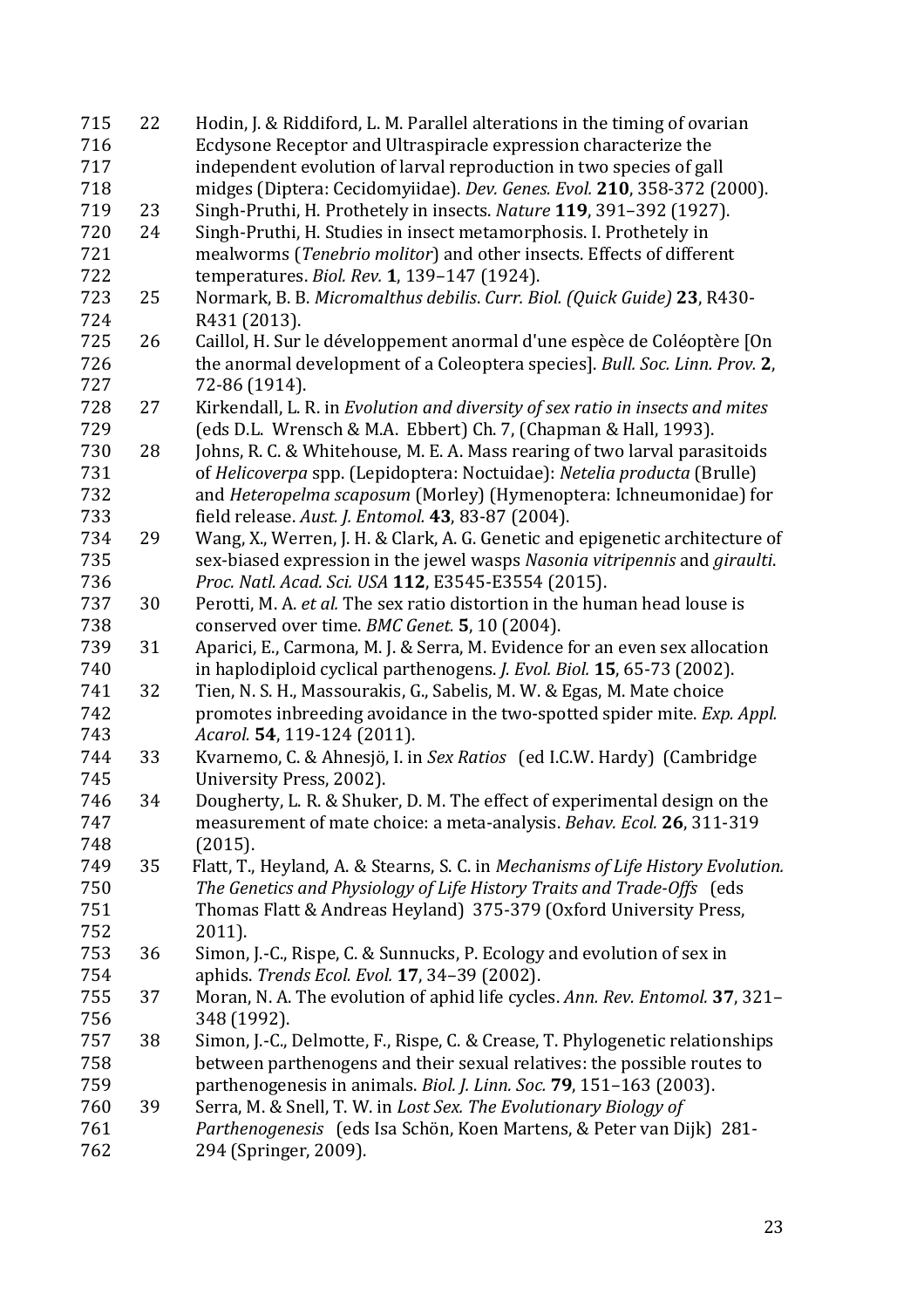| 763 | 40 | Hebert, P. D. N. in The Evolution of Sex and its Consequences Experimentia        |
|-----|----|-----------------------------------------------------------------------------------|
| 764 |    | Supplementum (ed Stephen C. Stearns) 175-195 (Birkhäuser Verlag,                  |
| 765 |    | 1987).                                                                            |
| 766 | 41 | Bell, G. The Masterpiece of Nature: The Evolution and Genetics of Sexuality.      |
| 767 |    | (University of California Press, 1982).                                           |
| 768 | 42 | LeConte, J. L. The Coleoptera of Michigan. 1. Descriptions of new species.        |
| 769 |    | Proc. Am. Philos. Soc. 17, 593-626 (1878).                                        |
| 770 | 43 | van der Kooi, C. J. & Schwander, T. On the fate of sexual traits under            |
| 771 |    | asexuality. Biol. Rev. 89, 805-819 (2014).                                        |
| 772 | 44 | Koivisto, R. K. K. & Braig, H. R. Microorganisms and parthenogenesis. Biol.       |
| 773 |    | J. Linn. Soc. 79, 43-58 (2003).                                                   |
| 774 | 45 | Braig, H. R., Turner, B. D., Normark, B. B. & Stouthamer, R. in Progress in       |
| 775 |    | Asexual Reproduction Vol. 11 Reproductive Biology of Invertebrates (ed R.N.       |
| 776 |    | Hughes) 1-62 (John Wiley & Sons, 2002).                                           |
| 777 | 46 | Ma, W.-J., Pannebakker, B. A., Beukeboom, L. W., Schwander, T. & van de           |
| 778 |    | Zande, L. Genetics of decayed sexual traits in a parasitoid wasp with             |
| 779 |    | endosymbiont-induced asexuality. Heredity 113, 424-431 (2014).                    |
| 780 | 47 | Pannebakker, B. A. et al. Sexual functionality of Leptopilina clavipes            |
| 781 |    | (Hymenoptera: Figitidae) after reversing Wolbachia-induced                        |
| 782 |    | parthenogenesis. J. Evol. Biol. 18, 1019-1028 (2005).                             |
| 783 | 48 | Gottlieb, Y. & Zchori-Fein, E. Irreversible thelytokous reproduction in           |
| 784 |    | Muscidifurax uniraptor. Entomol. Exp. Appl. 100, 271-278 (2001).                  |
| 785 | 49 | Kraaijeveld, K., Franco, P., De Knijff, P., Stouthamer, R. & Van Alphen, J. J. M. |
| 786 |    | Clonal genetic variation in a Wolbachia-infected asexual wasp: horizontal         |
| 787 |    | transmission or historical sex? Mol. Ecol. 20, 3644-3652 (2011).                  |
| 788 | 50 | Stouthamer, R., Luck, R. F. & Hamilton, W. R. Antibiotics cause                   |
| 789 |    | parthenogenetic Trichogramma to revert to sex. Proc. Natl. Acad. Sci. USA         |
| 790 |    | 87, 2424-2427 (1990).                                                             |
| 791 | 51 | Beutel, R. G. & Hornschemeyer, T. Larval morphology and phylogenetic              |
| 792 |    | position of Micromalthus debilis LeConte (Coleoptera: Micromalthidae).            |
| 793 |    | Syst. Entomol. 27, 169-190 (2002).                                                |
| 794 | 52 | Hornschemeyer, T., Wedmann, S. & Poinar, G. How long can insect species           |
| 795 |    | exist? Evidence from extant and fossil Micromalthus beetles (Insecta:             |
| 796 |    | Coleoptera). Zool. J. Linn. Soc. 158, 300-311 (2010).                             |
| 797 | 53 | Gagné, R. J. Cecidomyiidae (Diptera) from Canadian amber. Proc. Entomol.          |
| 798 |    | Soc. Wash. 79, 57-62 (1979).                                                      |
| 799 | 54 | Wyat, I. J. Pupal paedogenesis in the Cecidomyiidae (Diptera) 3: A                |
| 800 |    | reclassification of the Heteropezini. Trans. R. Entomol. Soc. London 119,         |
| 801 |    | 71-98 (1967).                                                                     |
| 802 | 55 | Ulrich, H. Experimentelle Untersuchungen über den Generationswechsel              |
| 803 |    | der heterogonen Cecidomyide Oligarce paradoxus [Experimental studies              |
| 804 |    | on the cyclical reproduction of of the cecidomyiid Oligarce paradoxus]. Z.        |
| 805 |    | indukt. Abstamm. Vererbungsl. 71, 1-60 (1936).                                    |
| 806 | 56 | Went, D. F. Paedogenesis in the dipteran insect Heteropeza pygmaea: an            |
| 807 |    | interpretation. Int. J. Invert. Rep. 1, 21-30 (1979).                             |
| 808 | 57 | Suomalainen, E., Saura, A. & Lokki, J. Cytology and evolution in                  |
| 809 |    | parthenogenesis. (CRC, 1987).                                                     |
| 810 | 58 | Folliot, R. Contribution à l'étude de la biologie des cynipides gallicoles        |
| 811 |    | (Hyménoptères, Cynipoïdea) [Contribution to the study of the biology of           |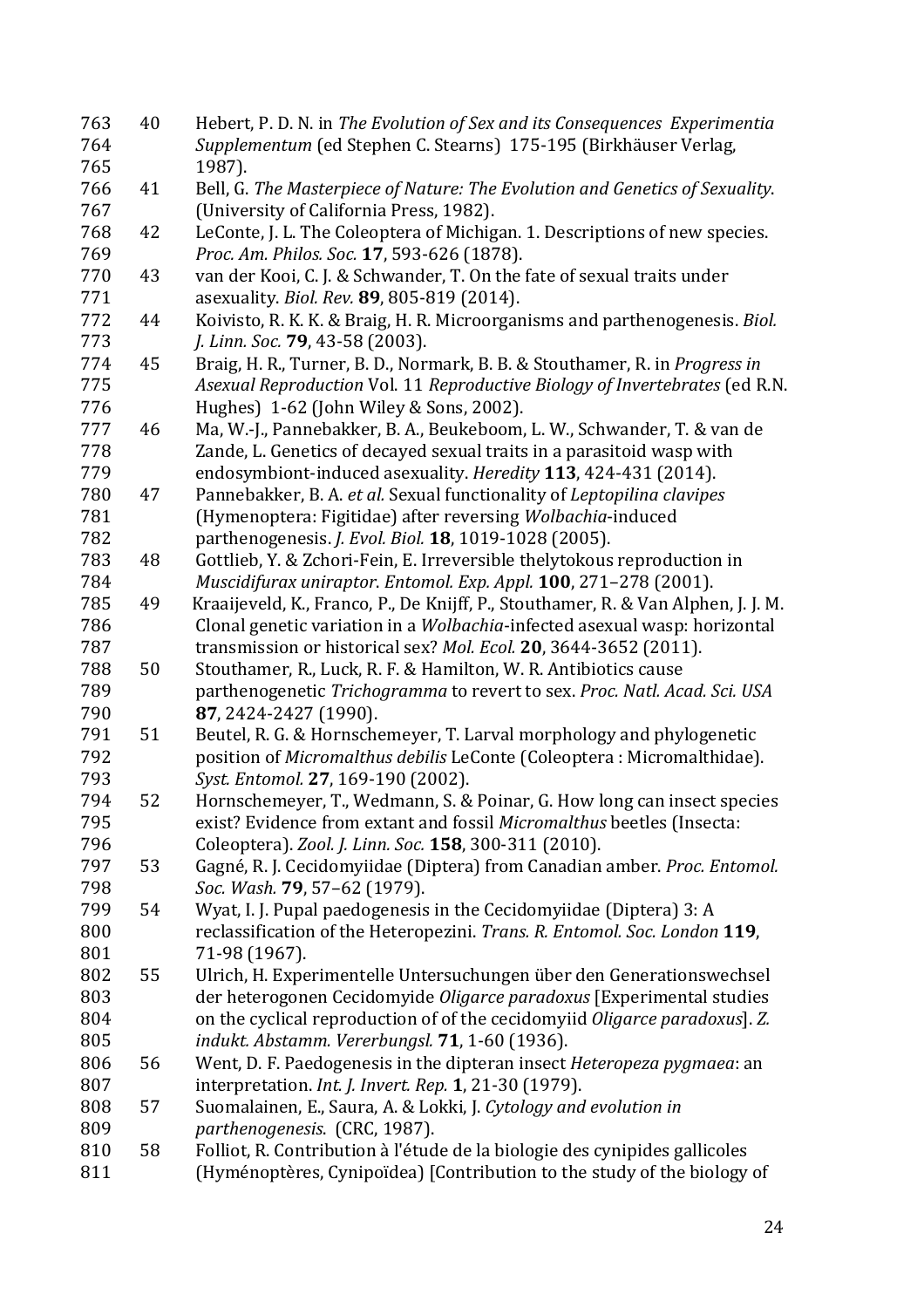| 812        |    | gall wasps (Hymenoptera, Cynipoidea)]. Ann. Sci. Nat. Zool. Biol. Animale 6,  |
|------------|----|-------------------------------------------------------------------------------|
| 813<br>814 | 59 | 407-564 (1964).                                                               |
| 815        |    | Werren, J. H., Baldo, L. & Clark, M. Wolbachia: master of manipulators of     |
|            |    | invertebrate biology. Nature Rev. Microbiol. 6, 741-751 (2008).               |
| 816        | 60 | Duron, O. et al. The diversity of reproductive parasites among arthropods:    |
| 817        |    | Wolbachia do not walk alone. BMC Biology 6 (2008).                            |
| 818        | 61 | Engelstadter, J. & Hurst, G. D. D. The ecology and evolution of microbes      |
| 819        |    | that manipulate host reproduction. Ann. Rev. Ecol. Evol. Syst. 40, 127-149    |
| 820        |    | (2009).                                                                       |
| 821        | 62 | Zchori-Fein, E., Borad, C. & Harari, A. Oogenesis in the date stone beetle    |
| 822        |    | Coccotrypes dactyliperda, depends on symbiotic bacteria. Phisiol. Entomol.    |
| 823        |    | 31, 164-169 (2006).                                                           |
| 824        | 63 | Lawson, E. T., Mousseau, T. A., Klaper, R., Hunter, M. D. & Werren, J. H.     |
| 825        |    | Rickettsia associated with male-killing in a buprestid beetle. Heredity 86,   |
| 826        |    | 497-505 (2001).                                                               |
| 827        | 64 | Perotti, M. A., Clarke, H. K., Turner, B. D. & Braig, H. R. Rickettsia as     |
| 828        |    | obligate and mycetomic bacteria. FASEB J. 20, 2372-2374 and E1646-            |
| 829        |    | E1656 (2006).                                                                 |
| 830        | 65 | Jiggins, F. M., Hurst, G. D. D. & Majerus, M. E. N. Sex-ratio-distorting      |
| 831        |    | Wolbachia causes sex-role reversal in its buttefly host. Proc. R. Soc. London |
| 832        |    | Ser. B 267, 69-73 (2000).                                                     |
| 833        | 66 | Martin, O.Y. & Gage, M.J. G. Evolutionary conflicts: Rapid suppression of a   |
| 834        |    | male-killer. Curr. Biol. 17, R849-R851 (2007).                                |
| 835        | 67 | Jaenike, J. & Dyer, K. A. No resistance to male-killing Wolbachia after       |
| 836        |    | thousands of years of infection. J. Evol. Biol. 21, 1570-1577 (2008).         |
| 837        | 68 | Charlat, S. et al. Male-killing bacteria trigger a cycle of increasing male   |
| 838        |    | fatigue and female promiscuity. Curr. Biol. 17, 273-277 (2007).               |
|            |    |                                                                               |
| 839        |    |                                                                               |
| 840        |    |                                                                               |
| 841        |    |                                                                               |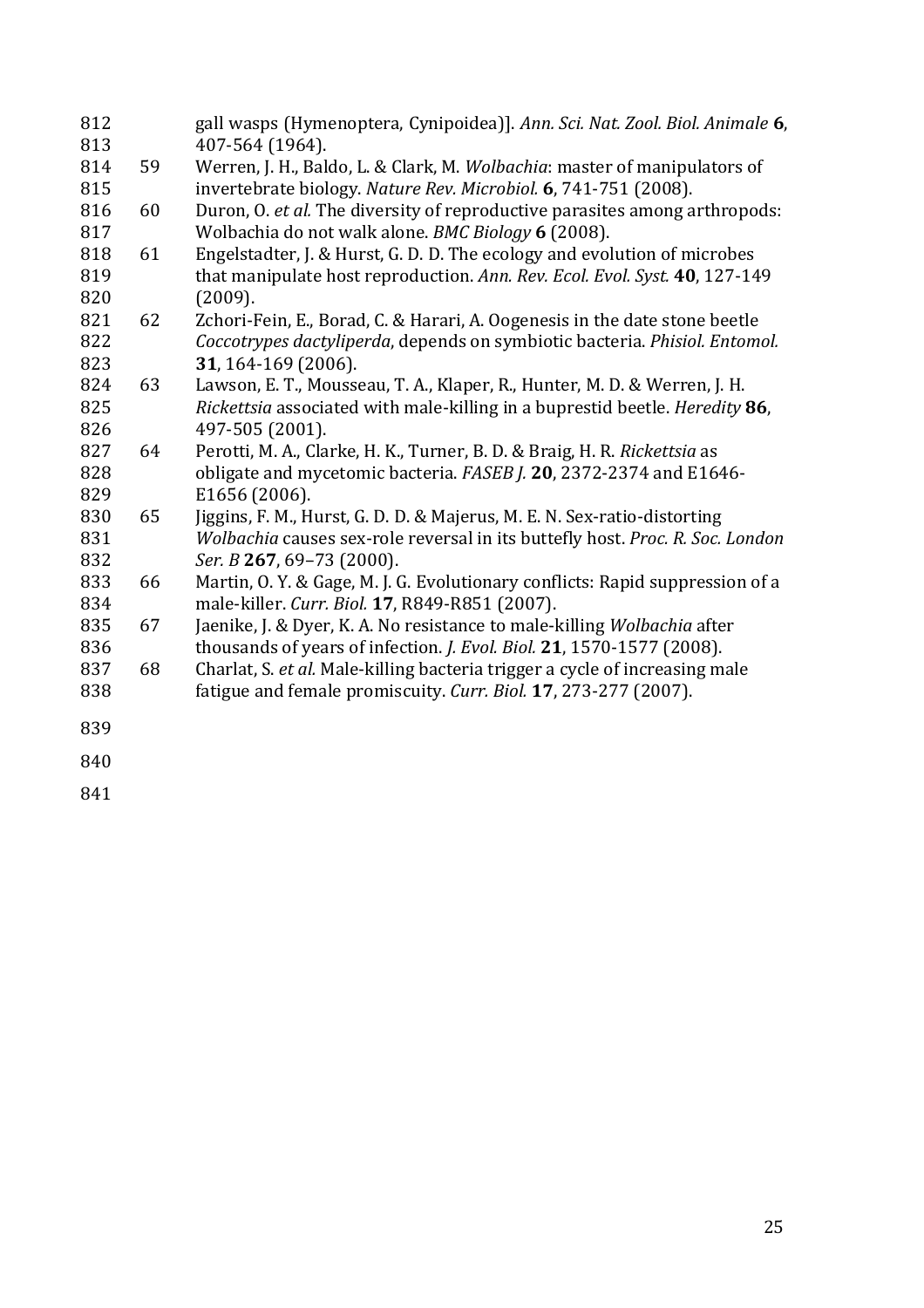**Figure Legends**

#### **FIGURE 1**

845 Evolution of the life cycle of *M. debilis*. Bottom left: green arrows show the 846 present time obligate paedogenetic life cycle, where viviparous  $1<sup>st</sup>$  instar female 847 larvae or triungulins are the legged, migratory stage. Bottom right: yellow 848 arrows indicate rare, relic development of a male larva, where the oviparous  $1^{st}$ 849 instar male larva is legless. The male larva is under present conditions a 850 developmental dead end. Top: red arrows show the rare development of adults 851 induced through exposure to extreme heat. Adults are no longer reproductively 852 functional; they were part of the ancestral cycle of sexual and asexual reproduction. 

#### **FIGURE 2**

856 Normalized boxplot showing the portion of females of the three groups, Same

857 Patch (red), Unrelated (blue), and Control (green) performing each behaviour.

858 No female in the group Same Patch displayed Female dance, Female-male

859 mounting, Female-female combat or Female injuring males. Outliers are

860 identified as small circles  $(1.5 \times \text{interquartile range})$ , whereas extreme values  $(3 \times \text{interquartile range})$ 

x interquartile range) are marked with a star.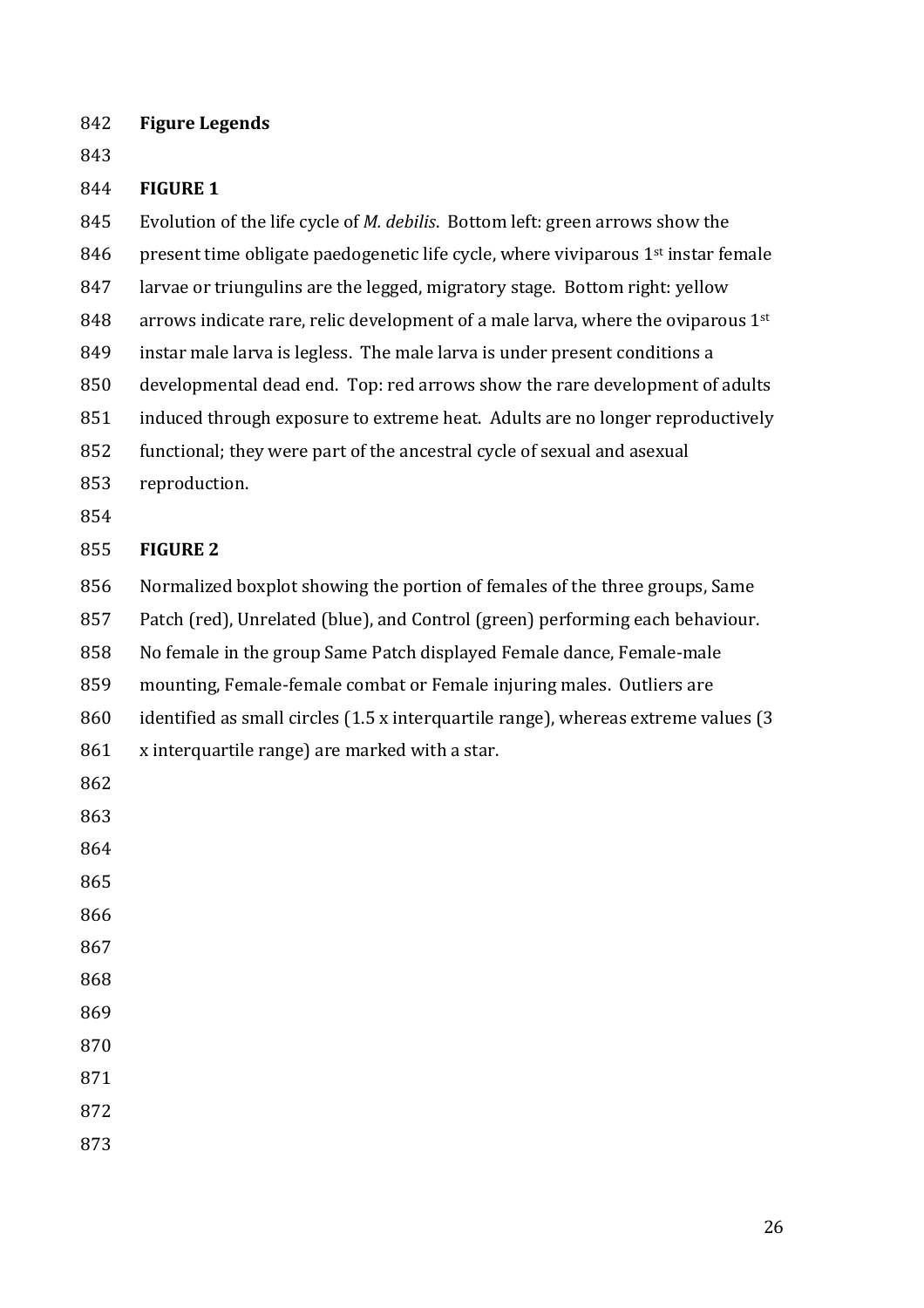874 **Table 1**: Sex ratio of paedogens. Total number of females FF, total number of males 875 MM  $(N_{\text{samples}} = 24$  for Total and 12 for Treats and Controls; Median indicated between

876 brackets), and averages of sex ratio [MM/(FF+MM)] obtained from each set of sub-

877 samples ( $N_{samples} = 24$  and 12; STD indicated between brackets).

878

879

|                    | <b>Before</b> |           | <b>After</b>           |            |              |                       |
|--------------------|---------------|-----------|------------------------|------------|--------------|-----------------------|
|                    | FF            | <b>MM</b> | <b>SEX RATIO</b>       | FF         | <b>MM</b>    | <b>SEX RATIO</b>      |
| <b>Grand Total</b> | 5,007 (213)   | 24(1)     | $0.0046 \ (\pm 0.005)$ | 2,521(64)  | 10(0)        | $0.002 \ (\pm 0.004)$ |
| <b>Treatments</b>  | 2,502(226)    | 11(1)     | $0.0044 \ (\pm 0.005)$ | 8(0)       | $\mathbf{0}$ | $\Omega$              |
| <b>Controls</b>    | 2,505(210)    | 13(1)     | $0.0046 \ (\pm 0.006)$ | 2,513(214) | 10(1)        | $0.004 (\pm 0.006)$   |
|                    |               |           |                        |            |              |                       |

## **HT Treatment and Controls**

880

881